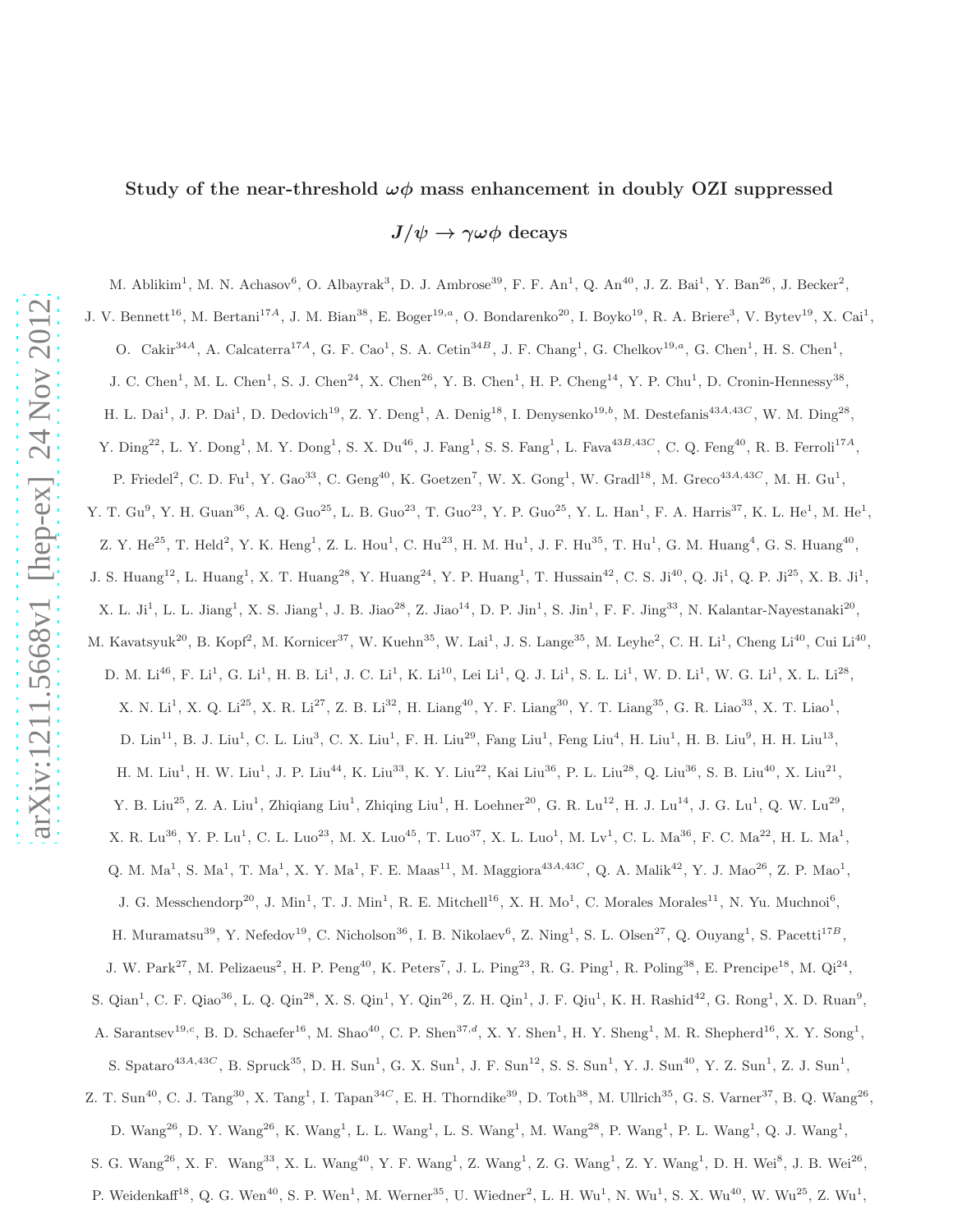L. G. Xia<sup>33</sup>, Z. J. Xiao<sup>23</sup>, Y. G. Xie<sup>1</sup>, Q. L. Xiu<sup>1</sup>, G. F. Xu<sup>1</sup>, G. M. Xu<sup>26</sup>, Q. J. Xu<sup>10</sup>, Q. N. Xu<sup>36</sup>, X. P. Xu<sup>31</sup>, Z. R. Xu<sup>40</sup>, F. Xue<sup>4</sup>, Z. Xue<sup>1</sup>, L. Yan<sup>40</sup>, W. B. Yan<sup>40</sup>, Y. H. Yan<sup>15</sup>, H. X. Yang<sup>1</sup>, Y. Yang<sup>4</sup>, Y. X. Yang<sup>8</sup>, H. Ye<sup>1</sup>, M. Ye<sup>1</sup>, M. H. Ye<sup>5</sup>,

B. X. Yu<sup>1</sup>, C. X. Yu<sup>25</sup>, H. W. Yu<sup>26</sup>, J. S. Yu<sup>21</sup>, S. P. Yu<sup>28</sup>, C. Z. Yuan<sup>1</sup>, Y. Yuan<sup>1</sup>, A. A. Zafar<sup>42</sup>, A. Zallo<sup>17A</sup>, Y. Zeng<sup>15</sup>,

B. X. Zhang<sup>1</sup>, B. Y. Zhang<sup>1</sup>, C. Zhang<sup>24</sup>, C. C. Zhang<sup>1</sup>, D. H. Zhang<sup>1</sup>, H. H. Zhang<sup>32</sup>, H. Y. Zhang<sup>1</sup>, J. Q. Zhang<sup>1</sup>,

J. W. Zhang<sup>1</sup>, J. Y. Zhang<sup>1</sup>, J. Z. Zhang<sup>1</sup>, R. Zhang<sup>36</sup>, S. H. Zhang<sup>1</sup>, X. J. Zhang<sup>1</sup>, X. Y. Zhang<sup>28</sup>, Y. Zhang<sup>1</sup>, Y. H. Zhang<sup>1</sup>,

Z. P. Zhang<sup>40</sup>, Z. Y. Zhang<sup>44</sup>, Zhenghao Zhang<sup>4</sup>, G. Zhao<sup>1</sup>, H. S. Zhao<sup>1</sup>, J. W. Zhao<sup>1</sup>, K. X. Zhao<sup>23</sup>, Lei Zhao<sup>40</sup>, Ling Zhao<sup>1</sup>,

M. G. Zhao<sup>25</sup>, Q. Zhao<sup>1</sup>, Q. Z. Zhao<sup>9</sup>, S. J. Zhao<sup>46</sup>, T. C. Zhao<sup>1</sup>, Y. B. Zhao<sup>1</sup>, Z. G. Zhao<sup>40</sup>, A. Zhemchugov<sup>19,a</sup>, B. Zheng<sup>41</sup>,

J. P. Zheng<sup>1</sup>, Y. H. Zheng<sup>36</sup>, B. Zhong<sup>23</sup>, Z. Zhong<sup>9</sup>, L. Zhou<sup>1</sup>, X. K. Zhou<sup>36</sup>, X. R. Zhou<sup>40</sup>, C. Zhu<sup>1</sup>, K. Zhu<sup>1</sup>, K. J. Zhu<sup>1</sup>,

S. H. Zhu<sup>1</sup>, X. L. Zhu<sup>33</sup>, Y. C. Zhu<sup>40</sup>, Y. M. Zhu<sup>25</sup>, Y. S. Zhu<sup>1</sup>, Z. A. Zhu<sup>1</sup>, J. Zhuang<sup>1</sup>, B. S. Zou<sup>1</sup>, J. H. Zou<sup>1</sup>

(BESIII Collaboration)

 *Institute of High Energy Physics, Beijing 100049, People's Republic of China Bochum Ruhr-University, D-44780 Bochum, Germany*

*Carnegie Mellon University, Pittsburgh, Pennsylvania 15213, USA*

*Central China Normal University, Wuhan 430079, People's Republic of China*

*China Center of Advanced Science and Technology, Beijing 100190, People's Republic of China*

*G.I. Budker Institute of Nuclear Physics SB RAS (BINP), Novosibirsk 630090, Russia*

*GSI Helmholtzcentre for Heavy Ion Research GmbH, D-64291 Darmstadt, Germany*

*Guangxi Normal University, Guilin 541004, People's Republic of China*

*GuangXi University, Nanning 530004, People's Republic of China*

*Hangzhou Normal University, Hangzhou 310036, People's Republic of China*

*Helmholtz Institute Mainz, Johann-Joachim-Becher-Weg 45, D-55099 Mainz, Germany*

*Henan Normal University, Xinxiang 453007, People's Republic of China*

*Henan University of Science and Technology, Luoyang 471003, People's Republic of China*

*Huangshan College, Huangshan 245000, People's Republic of China*

*Hunan University, Changsha 410082, People's Republic of China*

*Indiana University, Bloomington, Indiana 47405, USA*

*(A)INFN Laboratori Nazionali di Frascati, I-00044, Frascati,*

*Italy; (B)INFN and University of Perugia, I-06100, Perugia, Italy*

*Johannes Gutenberg University of Mainz, Johann-Joachim-Becher-Weg 45, D-55099 Mainz, Germany*

*Joint Institute for Nuclear Research, 141980 Dubna, Moscow region, Russia*

*KVI, University of Groningen, NL-9747 AA Groningen, The Netherlands*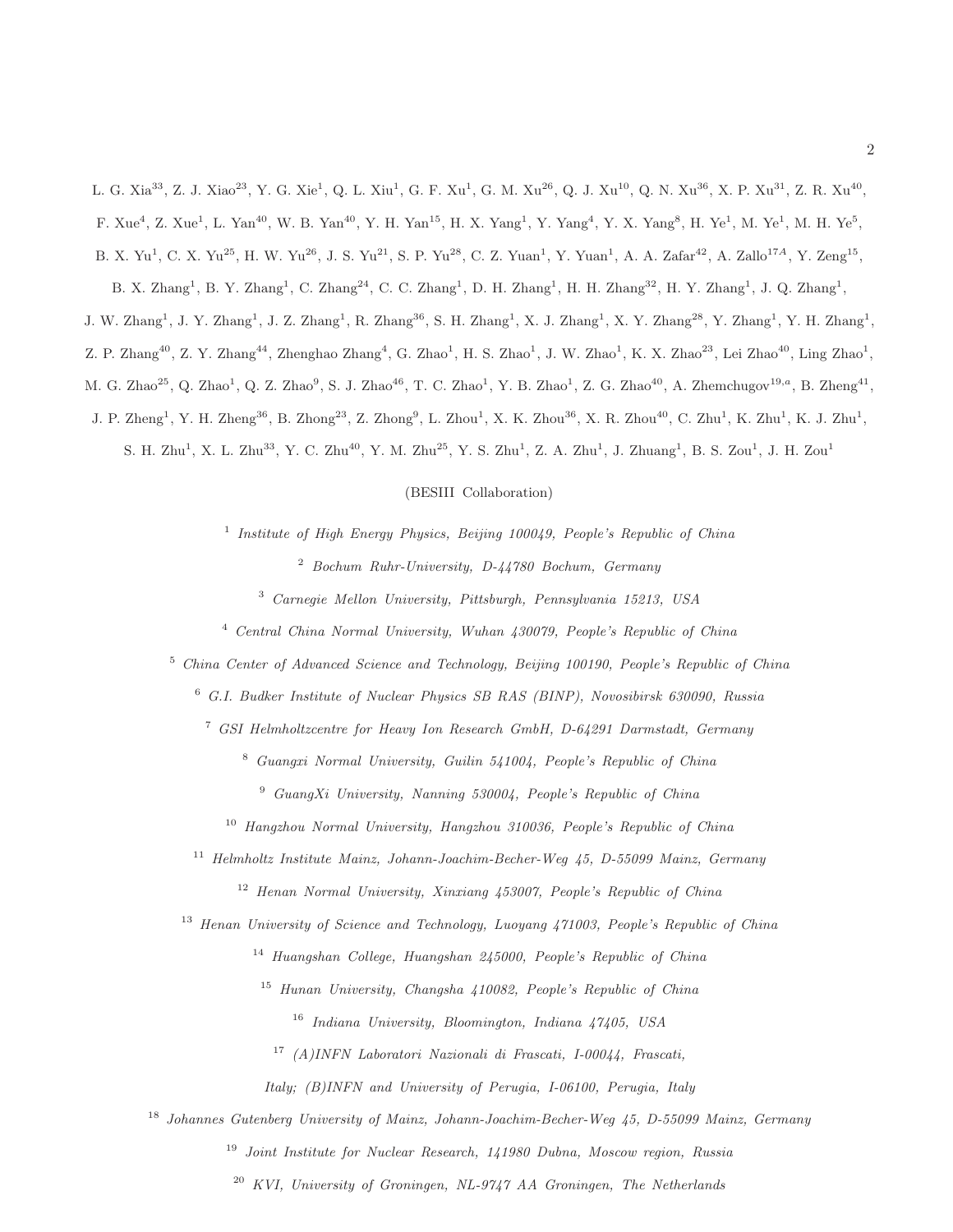*Lanzhou University, Lanzhou 730000, People's Republic of China*

*Liaoning University, Shenyang 110036, People's Republic of China*

*Nanjing Normal University, Nanjing 210023, People's Republic of China*

*Nanjing University, Nanjing 210093, People's Republic of China*

*Nankai University, Tianjin 300071, People's Republic of China*

*Peking University, Beijing 100871, People's Republic of China*

*Seoul National University, Seoul, 151-747 Korea*

*Shandong University, Jinan 250100, People's Republic of China*

*Shanxi University, Taiyuan 030006, People's Republic of China*

*Sichuan University, Chengdu 610064, People's Republic of China*

*Soochow University, Suzhou 215006, People's Republic of China*

 *Sun Yat-Sen University, Guangzhou 510275, People's Republic of China Tsinghua University, Beijing 100084, People's Republic of China*

 *(A)Ankara University, Dogol Caddesi, 06100 Tandogan, Ankara, Turkey; (B)Dogus University, 34722 Istanbul, Turkey; (C)Uludag University, 16059 Bursa, Turkey Universitaet Giessen, D-35392 Giessen, Germany*

 *University of Chinese Academy of Sciences, Beijing 100049, People's Republic of China University of Hawaii, Honolulu, Hawaii 96822, USA*

*University of Minnesota, Minneapolis, Minnesota 55455, USA*

*University of Rochester, Rochester, New York 14627, USA*

*University of Science and Technology of China, Hefei 230026, People's Republic of China*

 *University of South China, Hengyang 421001, People's Republic of China University of the Punjab, Lahore-54590, Pakistan*

 *(A)University of Turin, I-10125, Turin, Italy; (B)University of Eastern Piedmont, I-15121, Alessandria, Italy; (C)INFN, I-10125, Turin, Italy*

*Wuhan University, Wuhan 430072, People's Republic of China*

*Zhejiang University, Hangzhou 310027, People's Republic of China*

*Zhengzhou University, Zhengzhou 450001, People's Republic of China*

<sup>a</sup> *Also at the Moscow Institute of Physics and Technology, Moscow 141700, Russia*

<sup>b</sup> *On leave from the Bogolyubov Institute for Theoretical Physics, Kiev 03680, Ukraine*

<sup>c</sup> *Also at the PNPI, Gatchina 188300, Russia*

<sup>d</sup> *Present address: Nagoya University, Nagoya 464-8601, Japan*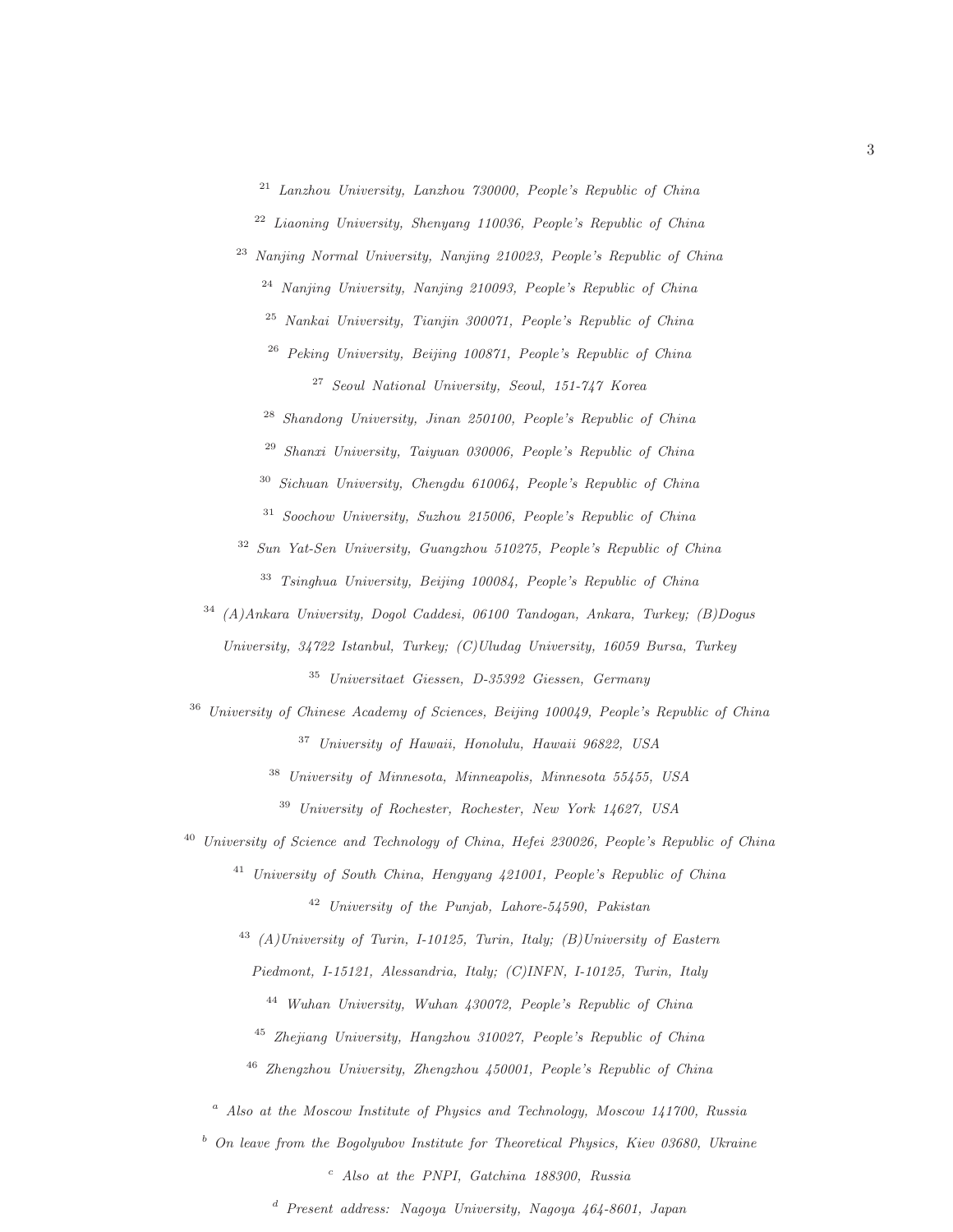A 2.25 $\times$ 10<sup>8</sup> J/ $\psi$  event sample accumulated with the BESIII detector is used to study the doubly OZI suppressed decay modes  $J/\psi \to \gamma \omega \phi$ ,  $\omega \to \pi^+ \pi^- \pi^0$ ,  $\phi \to K^+ K^-$ . A strong deviation (> 30 $\sigma$ ) from three-body  $J/\psi \to \gamma \omega \phi$  phase space is observed near the  $\omega \phi$  mass threshold that is consistent with a previous observation reported by the BESII experiment. A partial wave analysis with a tensor covariant amplitude that assumes that the enhancement is due to the presence of a resonance, the  $X(1810)$ , is performed, and confirms that the spin-parity of the  $X(1810)$  is  $0^{++}$ . The mass and width of the X(1810) are determined to be  $M = 1795 \pm 7(\text{stat})^{+13}_{-5}(\text{syst}) \pm 19 \text{(mod)}$  MeV/ $c^2$  and  $\Gamma = 95 \pm 7$  $10(stat)^{+21}_{-34}(syst) \pm 75(mod)$  MeV/ $c^2$ , respectively, and the product branching fraction is measured to be  $\mathcal{B}(J/\psi \to \gamma X(1810)) \times \mathcal{B}(X(1810) \to \omega \phi) = (2.00 \pm 0.08 \text{(stat)} \substack{+0.45 \\ -1.00} \text{(syst)} \pm 1.30 \text{(mod)}) \times 10^{-4}$ . These results are consistent within errors with those of the BESII experiment.

PACS numbers: 14.40.Lb, 14.40.Be, 13.25.Gv

### I. INTRODUCTION

An anomalous near-threshold enhancement in the  $\omega\phi$  invariant-mass spectrum in the process  $J/\psi \to \gamma\omega\phi$  was reported by the BESII experiment [1]. A partial wave analysis (PWA) that used a helicity covariant amplitude that assumed that the enhancement was produced by a resonance, denoted as the  $X(1810)$ , was performed on the BESII event sample. The analysis indicated that the  $X(1810)$  quantum number assignment favored  $J^{PC} = 0^{++}$ over  $J^{PC} = 0^{-+}$  or  $2^{++}$  with a significance of more than  $10\sigma$ . The mass and width were determined to be  $M =$  $1812^{+19}_{-26}$ (stat) $\pm 18$ (syst) MeV/ $c^2$  and  $\Gamma = 105 \pm 20$ (stat) $\pm 28$ (syst) MeV/ $c^2$ , respectively, and the product branching fraction  $\mathcal{B}(J/\psi \to \gamma X(1810)) \cdot \mathcal{B}(X(1810) \to \omega \phi) = [2.61 \pm 0.27(\text{stat}) \pm 0.65(\text{syst})] \times 10^{-4}$  was measured. The  $J/\psi \to \psi$  $\gamma\omega\phi$  decay mode is a doubly OZI suppressed process with a production rate that is expected to be suppressed relative to  $J/\psi \to \gamma \omega \omega$  or  $J/\psi \to \gamma \phi \phi$  by at least one order of magnitude [2]. Possible interpretations of the  $\omega \phi$  threshold enhancement include a new type of resonance, such as a tetraquark state (with structure  $q^2\overline{q}^2$ ) [3], a hybrid [4], or a glueball state [5] etc., a dynamical effect arising from intermediate meson rescattering [6], or a threshold cusp of an attracting resonance [7]. As of now none of these interpretations has either been established or ruled out by experiment.

A search for the X(1810) was performed by the Belle collaboration in the decay of  $B^{\pm} \to K^{\pm} \omega \phi$  [8], but no obvious  $X(1810)$  signal was observed. A high statistics data sample collected with the BESIII detector provides a good opportunity to confirm the existence of the  $\omega\phi$  threshold enhancement, study its properties and search for other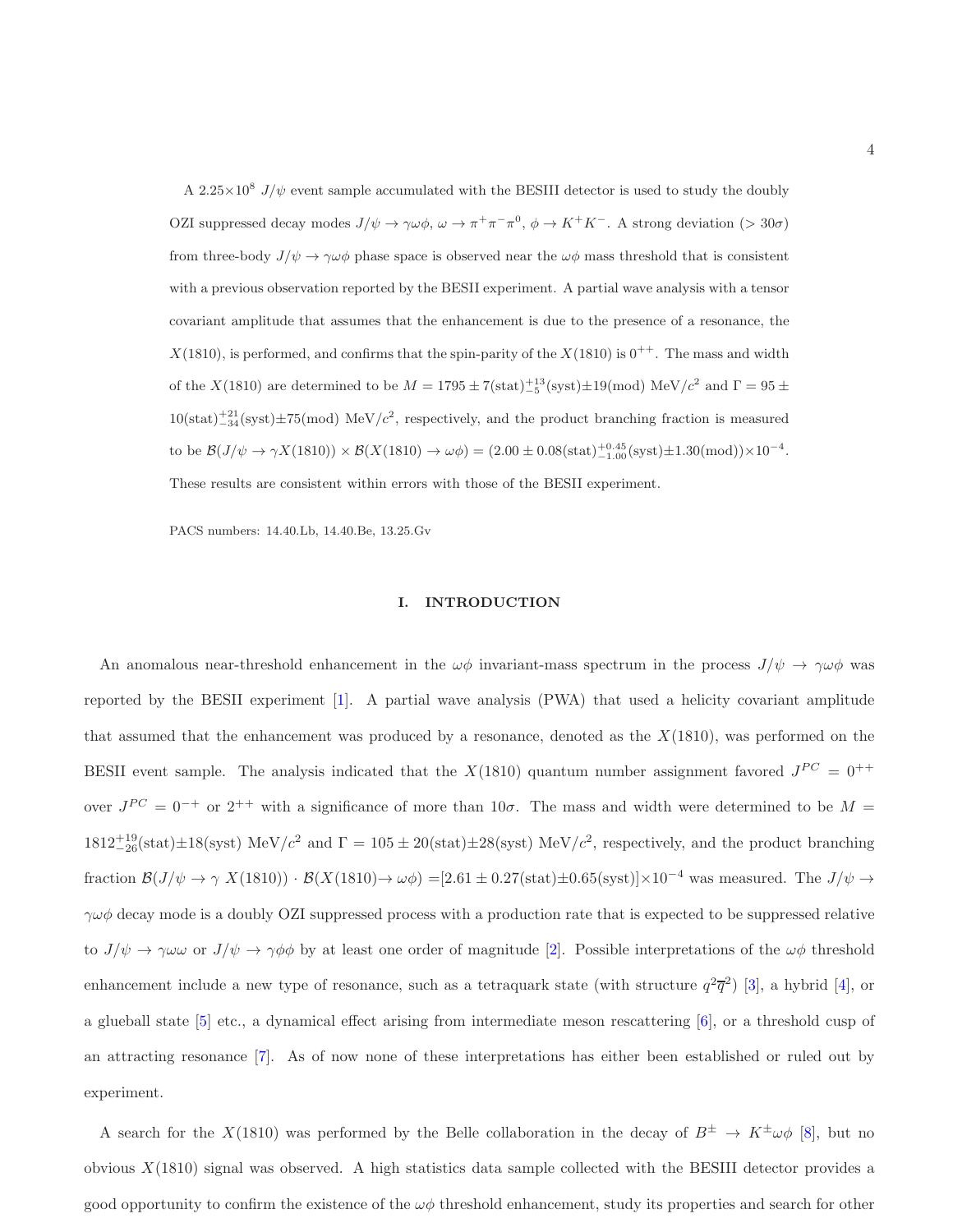possible related states that decay to  $\omega\phi$ .

In this paper we present a PWA that uses a tensor covariant amplitude for the  $J/\psi \to \gamma \omega \phi$  process, where the  $\phi$ is reconstructed from  $K^+K^-$  and the  $\omega$  from  $\pi^+\pi^-\pi^0$ . The analysis is based on a sample of  $(225.3 \pm 2.8) \times 10^6 J/\psi$ events [9] accumulated with the new Beijing Spectrometer (BESIII) [10] located at the Beijing Electron-Positron Collider (BEPCII) [11].

### II. DETECTOR SETUP AND MONTE CARLO SIMULATION

BEPCII is a double-ring  $e^+e^-$  collider designed to provide a peak luminosity of  $10^{33}$  cm<sup>-2</sup>s<sup>-1</sup> with beam currents of 0.93 A. The BESIII detector has a geometrical acceptance of 93% of 4π and has four main components: (1) A small-cell, helium-based (40% He,  $60\%$  C<sub>3</sub>H<sub>8</sub>) main drift chamber (MDC) with 43 layers providing an average singlehit resolution of 135  $\mu$ m, charged-particle momentum resolution in a 1 T magnetic field of 0.5% at 1 GeV/c, and a  $dE/dx$  resolution better than 6%. (2) An electromagnetic calorimeter (EMC) consisting of 6240 CsI(Tl) crystals in a cylindrical structure (barrel) and two endcaps. The energy resolution for 1.0 GeV/c  $\gamma$ -rays is 2.5% (5%) in the barrel (endcaps), and the position resolution is 6 mm (9 mm) in the barrel (endcaps). (3) A time-of-flight system (TOF) constructed of 5 cm thick plastic scintillators, with 176 detectors of 2.4 m length in two layers in the barrel and 96 fan-shaped detectors in the endcaps. The barrel (endcap) time resolution of 80 ps (110 ps) provides  $2\sigma K/\pi$ separation for momenta up to ~ 1.0 GeV/c. (4) The muon system (MUC) consists of 1000 m<sup>2</sup> of Resistive Plate Chambers (RPCs) in nine barrel and eight endcap layers and provides 2 cm position resolution.

In this analysis, a GEANT4-based [12] Monte Carlo (MC) simulation software package, BOOST [13], is used. It provides an event generator, contains the detector geometry description, and simulates the detector response and signal digitization. The production of the  $J/\psi$  resonance is simulated by the Monte Carlo event generator KKMC [14, 15], while the decays are generated by BesEvtGen [16, 17] for known decay modes with branching ratios set at the PDG [18] world average values, and by the Lund-Charm model [19] for the remaining unknown decays. The analysis is performed in the framework of the BESIII Offline Software System (BOSS), which takes care of the detector calibration, event reconstruction, and data storage.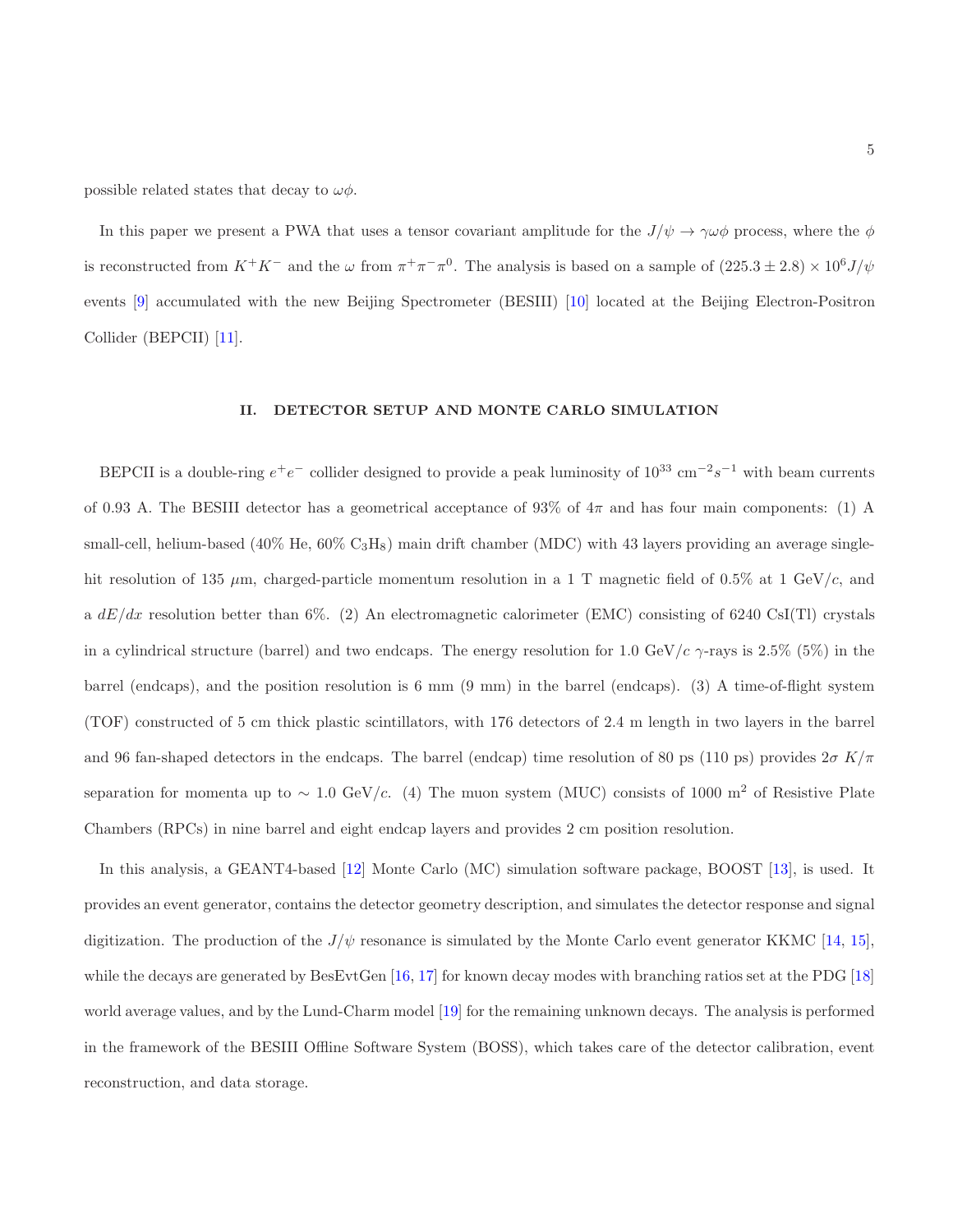### III. EVENT SELECTION

Signal  $J/\psi \to \gamma \omega \phi$  events with  $\phi \to K^+K^-$  and  $\omega \to \pi^+\pi^-\pi^0$  final states have the topology  $3\gamma K^+K^-\pi^+\pi^-$ . The event candidates are required to have four well reconstructed charged tracks with net charge zero, and at least three photons.

Charged-particle tracks in the polar angle range  $|\cos \theta| < 0.93$  are reconstructed from the MDC hits. Only the tracks with points of closest approach to the beamline that are within  $\pm 10$  cm of the interaction point in the beam direction, and within 1 cm in the plane perpendicular to the beam are selected. TOF and  $dE/dx$  information are combined to form particle identification confidence levels for  $\pi$ , K and p hypotheses. Kaons are identified by requiring the particle identification probability  $(Prob)$  to be  $Prob(K) > Prob(\pi)$  and  $Prob(K) > Prob(p)$ . Two identified kaons with opposite charges are required.

Photon candidates are reconstructed by clustering signals in EMC crystals. The energy deposited in the nearby TOF counters is included to improve the photon reconstruction efficiency and its energy resolution. The photon candidates are required to be in the barrel region ( $|\cos \theta|$  < 0.8) of the EMC with at least 25 MeV total energy deposition, or in the endcap regions  $(0.86 < |cos \theta| < 0.92)$  with at least 50 MeV total energy deposition, where  $\theta$ is the polar angle of the shower. The photon candidates are furthermore required to be isolated from all charged tracks by an angle  $> 10°$  to suppress showers generated by charged particles. The showers in the region between the barrel and the endcaps of the EMC are poorly measured and excluded. Timing information from the EMC is used to suppress electronic noise and energy deposits that are unrelated to the event. Events with at least three good photon candidates are selected.

A four-constraint (4C) energy-momentum conserving kinematic fit is performed to the  $3\gamma K^+K^-\pi^+\pi^-$  hypothesis. For events with more than three photon candidates, the candidate combination with the minimum  $\chi^2_{4C}$  is selected, and it is required that  $\chi^2_{4C} < 40$  (the requirement is determined by optimizing  $S/\sqrt{S+B}$ , where S is the number of MC signal events generated with phase space, and  $(S + B)$  is the number of signal plus background candidate events in the data). In order to remove background stemming from  $J/\psi \to 2\gamma K^+ K^- \pi^+ \pi^-$  and  $J/\psi \to 4\gamma K^+ K^- \pi^+ \pi^-$ , we performed 4C kinematic fits for the hypotheses of  $2\gamma K^+ K^-\pi^+\pi^-$  and  $4\gamma K^+ K^-\pi^+\pi^-$  (for the events that have at least four good photon candidates). We require  $\chi^2_{4C}(3\gamma K^+ K^- \pi^+ \pi^-) < \chi^2_{4C}(2\gamma K^+ K^- \pi^+ \pi^-)$  and  $\chi^2_{4C}(3\gamma K^+ K^- \pi^+ \pi^-) <$  $\chi^2_{4C}(4\gamma K^+K^-\pi^+\pi^-)$ , respectively. The  $\pi^0$  candidates are reconstructed from the two of the three selected photons with invariant mass closest to the  $\pi^0$  mass, and  $|M_{\gamma\gamma} - M_{\pi^0}| < 20$  MeV/ $c^2$  is required.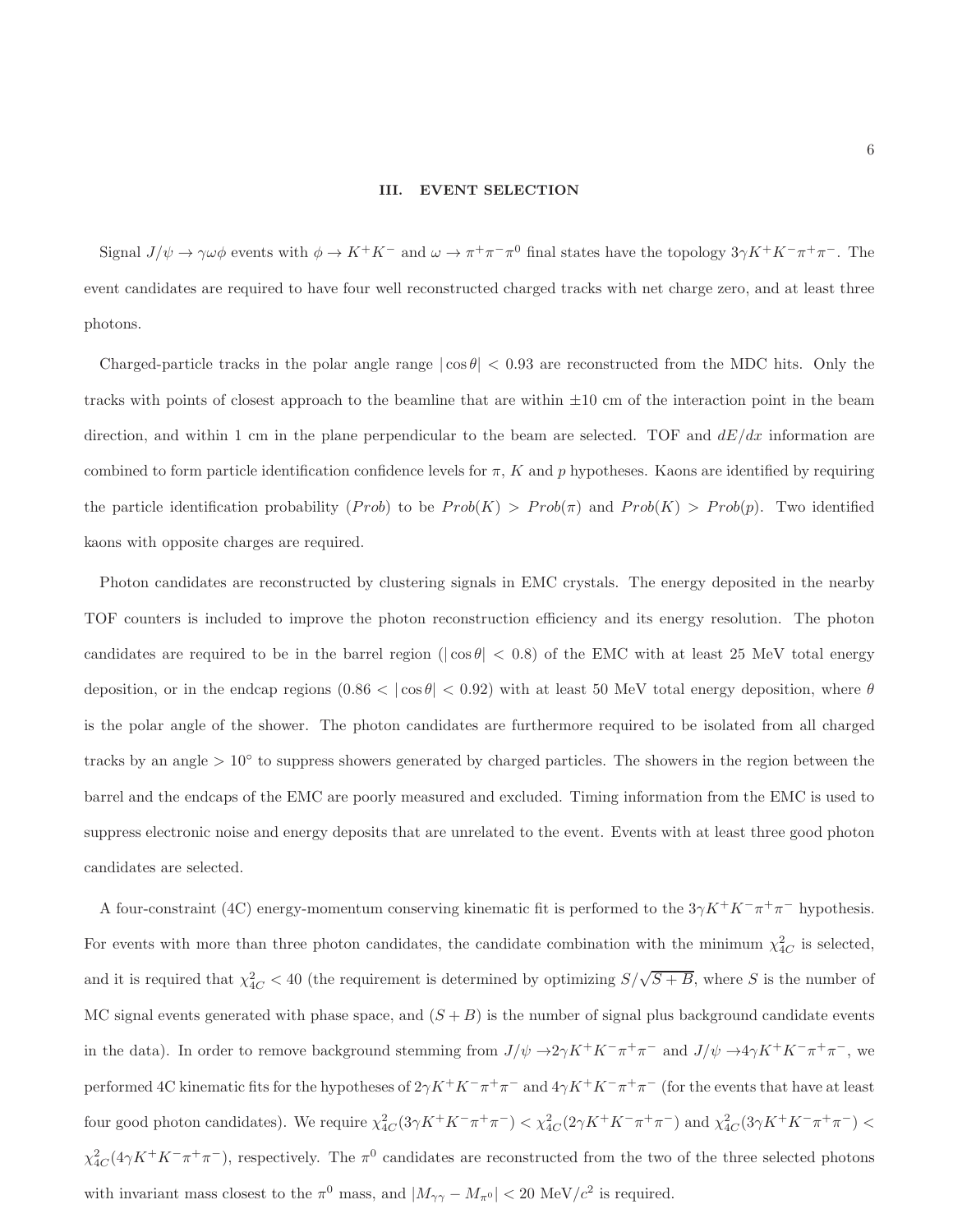

FIG. 1: (a) A scatter plot of  $M_{K^+K^-}$  versus  $M_{\pi^+\pi^-\pi^0}$ . The boxes indicate the signal region labeled as S and sideband regions labeled as A, B and C (defined in text). (b) The  $K^+K^-$  invariant-mass distribution; the shaded histogram shows the events within the  $\omega$  sideband region. (c) The  $\pi^{+}\pi^{-}\pi^{0}$  invariant mass distribution; the shaded histogram shows the events within the  $\phi$  sideband region.



FIG. 2: (a) The  $\gamma \pi^+ \pi^- \pi^0$  invariant-mass distribution. (b) The  $K^+ K^- \pi^+ \pi^- \pi^0$  invariant-mass distribution; the dashed line is the mass distribution of the phase space MC sample; the solid histogram shows the mass distribution without the  $M(\gamma \pi^+ \pi^- \pi^0) > 1.0$ GeV/ $c^2$  requirement. (c) A Dalitz plot of  $M^2(\gamma \pi^+ \pi^- \pi^0)$  versus  $M^2(\gamma K^+ K^-)$ .

A scatter plot of the  $M_{K^+K^-}$  versus  $M_{\pi^+\pi^-\pi^0}$  invariant masses for events that survive the above selection criteria is shown in Fig. 1(a). One cluster of events populates the  $\phi\phi$  region, which arises from the well known process  $J/\psi \to \gamma \phi \phi$  (one  $\phi \to \pi^+ \pi^- \pi^0$ , the other  $\phi \to K^+ K^-$ ), and another cluster of events shows up in the  $\omega \phi$  signal region. Since the decays of  $J/\psi \to \omega\phi$  and  $J/\psi \to \pi^0\omega\phi$  are forbidden by C parity conservation, the observed events in the  $\omega\phi$  region are an unambiguous signal for the radiative decay process  $J/\psi \to \gamma\omega\phi$ . The mass window requirements (I) $|M_{\pi^+\pi^-\pi^0} - M_\omega|$  < 40MeV/ $c^2$  (the requirement is determined by optimizing  $S/\sqrt{S+B}$ ) and (II)  $|M_{K^+K^-} - M_\phi|$  < 15MeV/c<sup>2</sup> (the requirement is determined by optimizing  $S/\sqrt{S+B}$ ) are defined for the  $\omega$  and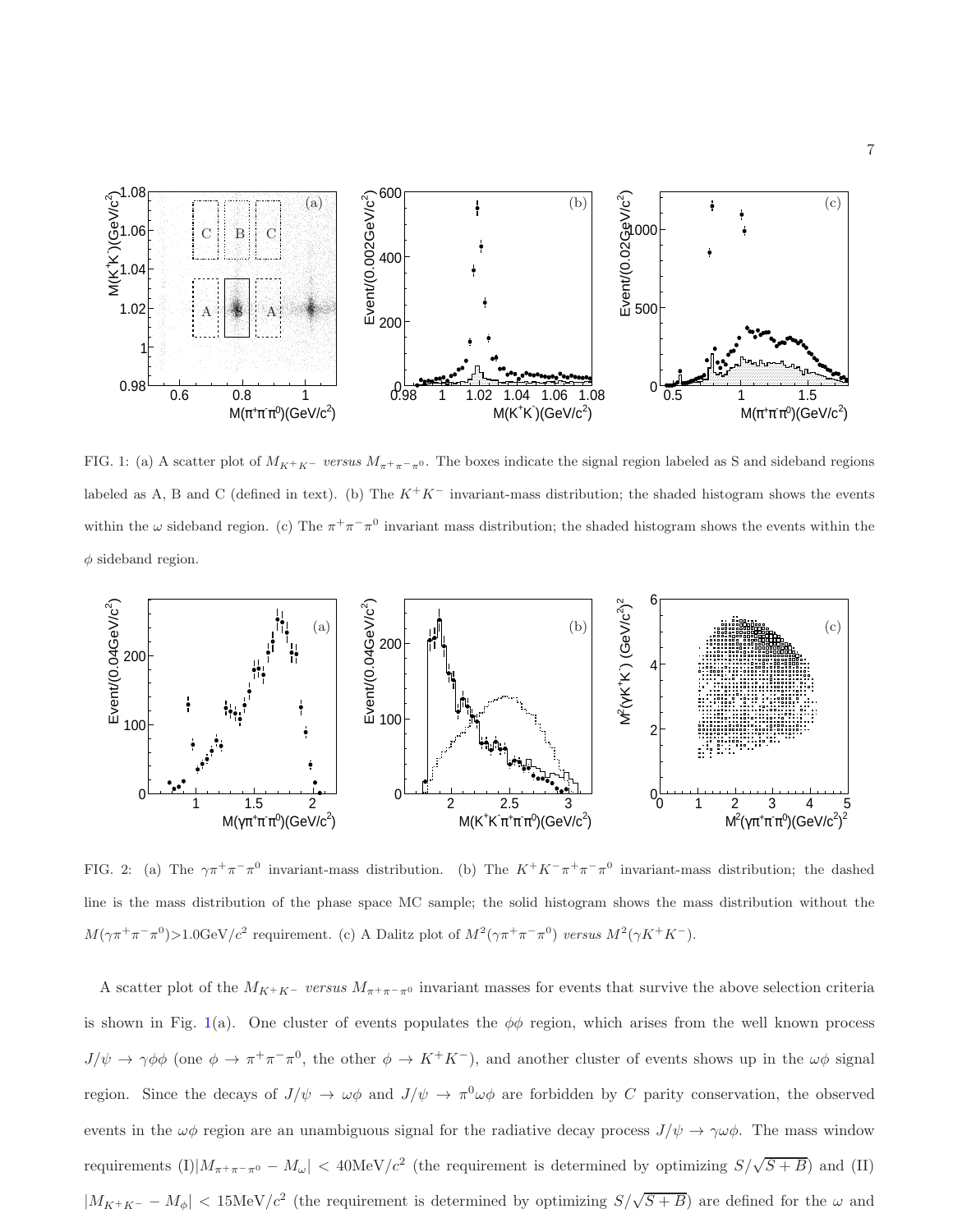$\phi$  signal region, respectively, while the requirements of (III) 60MeV/ $c^2$  <  $|M_{\pi^+\pi^-\pi^0} - M_{\omega}|$  < 140MeV/ $c^2$  and (IV)  $1045 \text{MeV}/c^2 < M_{K^+K^-} < 1075 \text{ MeV}/c^2$  are defined for the  $\omega$  and  $\phi$  sideband regions, respectively. Figure 1(b) shows the  $K^+K^-$  invariant-mass distribution for events in which the  $\pi^+\pi^-\pi^0$  invariant-mass lies within the  $\omega$  signal range (requirement I); here a  $\phi$  signal can clearly be seen. The shaded histogram in Fig. 1(b) shows the corresponding distribution for events within the  $\omega$  sideband region (requirement III). A small  $\phi$  signal from the  $J/\psi \to \gamma \phi \pi^+ \pi^- \pi^0$ background is evident. Figure 1(c) shows the  $\pi^+\pi^-\pi^0$  invariant-mass distribution for events with  $K^+K^-$  invariantmass within the  $\phi$  signal range (requirement II). As expected,  $\omega$  and  $\phi$  signals are clearly seen. A small  $\eta$  signal is also observed; this comes from the decay chain  $J/\psi \to \gamma \eta K^+ K^- (\eta \to \pi^+ \pi^- \pi^0)$ . The shaded histogram in Fig. 1(c) shows the corresponding distribution for the events within the  $\phi$  sideband region (requirement IV). For events that survive the  $\omega$  and  $\phi$  requirements on the  $\pi^+\pi^-\pi^0$  and  $K^+K^-$  invariant mass (requirements I and II), respectively, the  $\gamma \pi^+ \pi^- \pi^0$  invariant-mass distribution is shown in Fig. 2(a). Here an  $\eta'$  peak is observed; this comes from the decay chain  $J/\psi \to \phi \eta'(\phi \to K^+K^-$ ,  $\eta' \to \gamma \omega$ ,  $\omega \to \pi^+\pi^-\pi^0$ ). To characterize these events, a large MC sample of  $J/\psi \to \phi \eta'$  is generated with a flat angular distribution. These have a  $K^+K^-\pi^+\pi^-\pi^0$  invariant mass distribution that is concentrated at masses higher than  $2.5 \text{GeV}/c^2$  and have no impact on the  $\omega\phi$  mass threshold region of interest. A further requirement  $M(\gamma \pi^+ \pi^- \pi^0) > 1.0$  GeV/ $c^2$  (requirement V) is imposed to remove background from  $J/\psi \to \phi \eta'$ . Figure 2(b) shows the invariant mass of  $K^+K^-\pi^+\pi^-\pi^0$  for events with requirements I, II and V applied, where a peaking structure near the  $\omega\phi$  invariant-mass threshold is observed. The solid histogram in the figure shows the  $K^+K^-\pi^+\pi^-\pi^0$  invariant-mass distribution without requirement V. The invariant mass distribution is very different from a pure phase-space distribution from MC (dashed histogram, arbitrarily scaled). The threshold structure shows up as a diagonal band along the upper right-hand edge of the Dalitz plot in Fig. 2(c).

The observed  $\omega\phi$  mass-threshold enhancement is similar to that observed by the BESII experiment [1]. To ensure that the enhancement is not due to some background process, detailed studies of potential background sources have been performed using both data and MC. Non- $\omega$  and non- $\phi$  backgrounds are studied using  $\omega$  and  $\phi$  sideband data. Figure 3(a) and 3(b) show the  $K^+K^-\pi^+\pi^-\pi^0$  invariant mass for events in the  $\omega$  sideband region (labeled as Box A in Fig. 1(a)) and the  $\phi$  sideband region (labeled as Box B in Fig. 1(a)); these are used to determine the non- $\omega$ and non- $\phi$  background contamination in the signal regions. Figure 3(c) shows the same distribution for events in the corner region (labeled as Box C in Fig. 1(a)), for which both the  $K^+K^-$  and the  $\pi^+\pi^-\pi^0$  invariant masses are in the  $\phi$  and  $\omega$  sidebands; these are used to estimate the non- $\phi$  non- $\omega$  background. The background contamination in the signal region is estimated to be the sum of the Fig.  $3(a)$  and Fig.  $3(b)$  sideband distributions with the Fig.  $3(c)$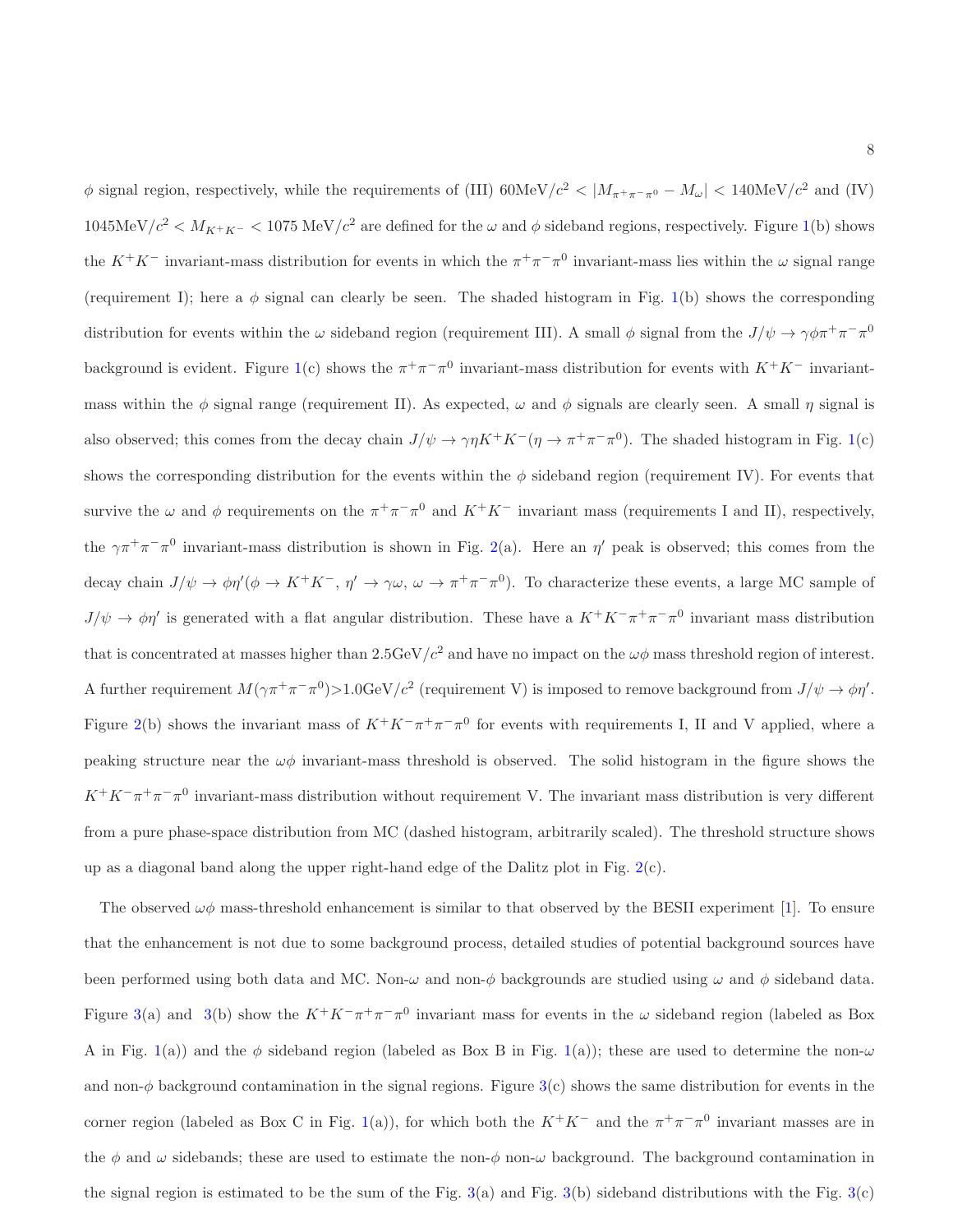

FIG. 3: The  $K^+K^-\pi^+\pi^-\pi^0$  invariant-mass distribution for (a) the events in the  $\omega$  sideband region (Box A in Fig. 1(a)); (b) the events in the  $\phi$  sideband region (Box B in Fig. 1(a)); (c) the events in the corner region (Box C in Fig. 1(a)); (d) the events in the  $\omega\phi$  signal region; the solid histogram is the background distribution estimated from the sideband events, the dashed histogram is that obtained from inclusive  $J/\psi$  MC samples.

distribution subtracted to account for double counting of non- $\phi$  non- $\omega$  background in Fig. 3(a) and Fig. 3(b). Phasespace-MC-determined normalization factors are applied that account for differences in the sizes of the selected regions and the difference in the available phase space in the signal and sideband regions. The background contamination in the signal region determined in this way is shown as a solid histogram in Fig.  $3(d)$ . The shape of the estimated background is very different from that of data in the signal region, and no evidence of an enhancement near the  $\omega\phi$ mass threshold is observed from the non- $\omega$  and non- $\phi$  background events in the data.

An inclusive MC sample of 225M  $J/\psi$  events generated according to the Lund-Charm model [19] and the PDG decay tables is also used to study the potential backgrounds. The dashed histogram in Fig. 3(d) shows the  $K^+K^-\pi^+\pi^-\pi^0$ invariant-mass distribution for the selected inclusive  $J/\psi$  MC events, where no peaking background at the  $\omega\phi$  invariant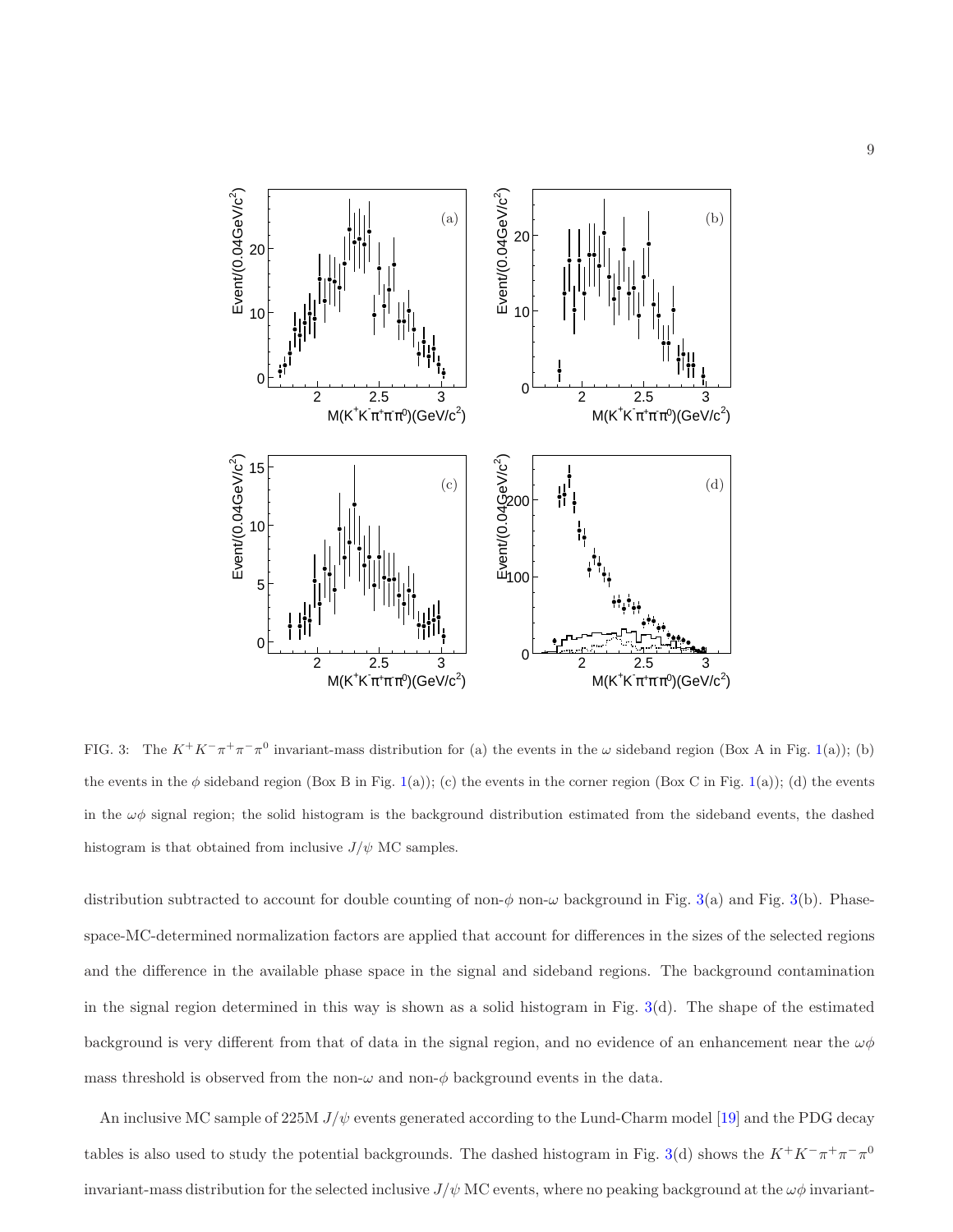mass threshold is observed. Exclusive background MC samples of  $J/\psi$  decays that have similar final states are generated to further investigate possible background sources. The main backgrounds come from  $J/\psi \to \omega K^* K$ ,  $K^* \to$  $K\pi^0$  and  $J/\psi \to \omega f_1(1420), f_1(1420) \to K^+K^-\pi^0$  events. For these, the  $K^+K^-\pi^+\pi^-\pi^0$  invariant mass distribution peaks at high masses, and none of them channels produce peaking structures at the  $\omega\phi$  mass threshold.

### IV. PARTIAL WAVE ANALYSIS

A PWA was performed on the selected  $J/\psi \to \gamma \omega \phi$  candidate events to study the properties of the  $\omega \phi$  mass threshold enhancement. In the PWA, we assume the enhancement is due to the presence of a resonance, denoted as  $X$ , and the decay processes are described with sequential 2-body or 3-body decays:  $J/\psi \to \gamma X$ ,  $X \to \omega \phi$ ,  $\omega \to \pi^+ \pi^- \pi^0$  and  $\phi \to K^+K^-$ . The amplitudes of the 2-body or 3-body decays are constructed with a covariant tensor amplitude method  $[20]$ . The intermediate structure X is parameterized with the Breit-Wigner propagator

$$
BW = 1/(M^2 - s - iM\Gamma) \tag{1}
$$

with constant width, where s is the  $\omega\phi$  invariant mass-squared, and M & Γ are the resonance mass and width, respectively. The amplitude for the sequential decay process is the product of all decay amplitudes together with the Breit-Wigner propagator. The total differential cross section  $d\sigma/d\Phi$  for the process is the square of the linear sum of all possible partial wave amplitudes:

$$
\frac{d\sigma}{d\Phi} = |\sum A(J^{PC})|^2,\tag{2}
$$

where  $A(J^{PC})$  is the total amplitude for all possible resonances with given  $J^{PC}$ .

The relative magnitudes and phases of the states are determined by an unbinned maximum likelihood fit of the measured cross section  $d\sigma/d\Phi$ . The basis of likelihood fitting is the calculation of the probability that a hypothesized probability distribution function can produce the data set under consideration. The probability to observe the event characterized by the measurement  $\xi_i$  is the differential cross section normalized to unity:

$$
P(\xi_i) = \frac{\omega(\xi_i)\epsilon(\xi_i)}{\int d\xi_i \omega(\xi_i)\epsilon(\xi_i)},\tag{3}
$$

where  $\omega(\xi_i) \equiv \left(\frac{d\sigma}{d\Phi}\right)_i$  and  $\epsilon(\xi_i)$  is the detection efficiency. The joint probability density for observing the N events in the data sample is:

$$
\mathcal{L} = \prod_{i=1}^{N} P(\xi_i) = \prod_{i=1}^{N} \frac{\omega(\xi_i)\epsilon(\xi_i)}{\int d\xi_i \omega(\xi_i)\epsilon(\xi_i)}.
$$
\n(4)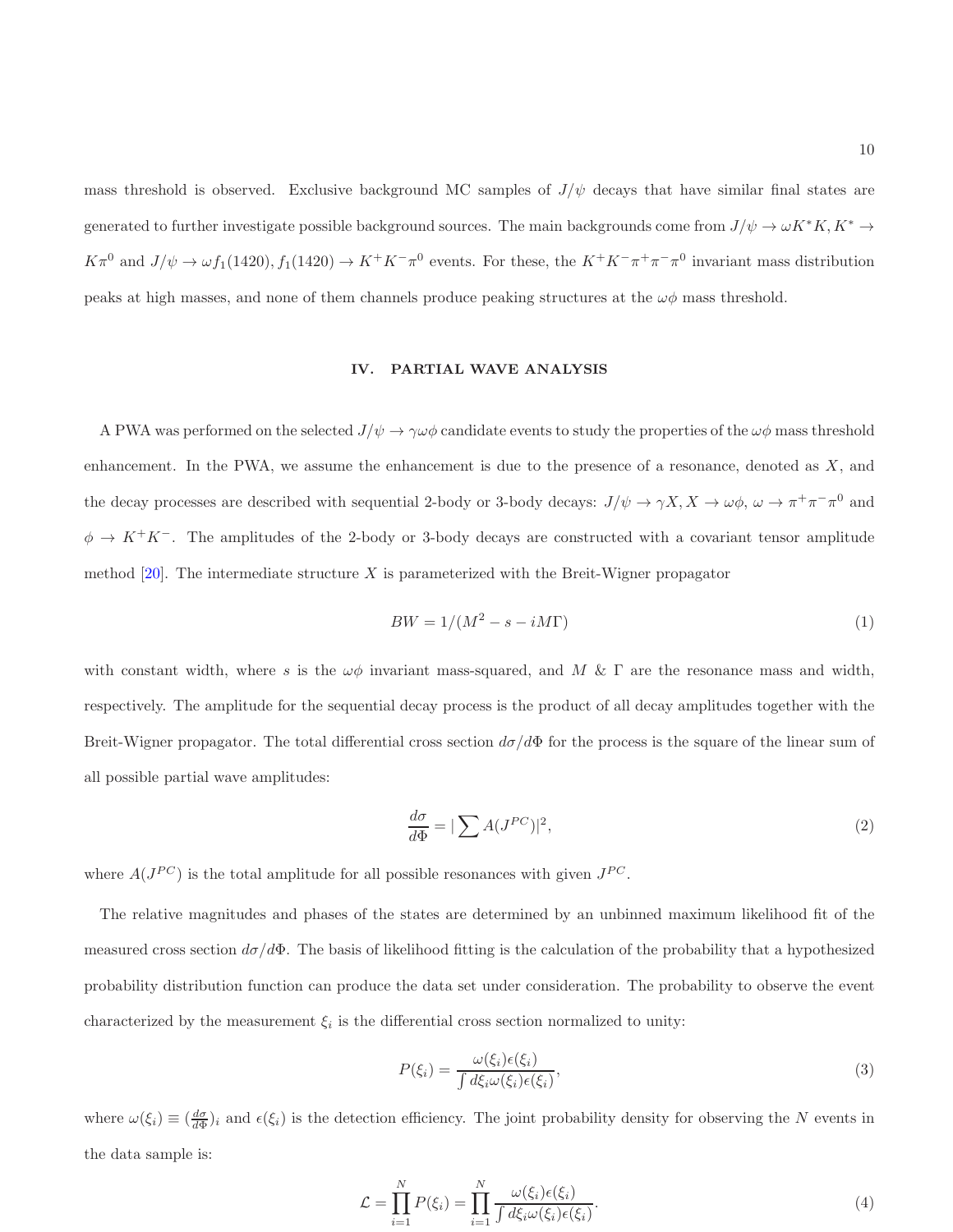FUMILI [21] is used to optimize the fit parameters in order to achieve the maximum likelihood value. Technically, rather than maximizing  $\mathcal{L}, \mathcal{S} = -\ln \mathcal{L}$  is minimized, i.e.,

$$
S = -\ln \mathcal{L} = -\sum_{i=1}^{N} \ln \left( \frac{\omega(\xi_i)}{\int d\xi_i \omega(\xi_i) \epsilon(\xi_i)} \right) - \sum_{i=1}^{N} \ln \epsilon(\xi_i). \tag{5}
$$

In practice, the normalized integral  $\int d\xi_i \omega(\xi_i) \epsilon(\xi_i)$  is evaluated using the  $J/\psi \to \gamma \omega \phi$  phase space MC sample. For a given data set, the second term is a constant and has no impact on the relative changes of the  $S$  value. The details of the PWA fit process are described in Ref. [22]. In the minimization procedure, a change in log likelihood of 0.5 represents a one standard deviation effect for the one-parameter case and is used to evaluate statistical errors.

Conservation of  $J^{PC}$ , in the  $J/\psi \to \gamma X$ ,  $X \to \omega\phi$  process in the case of a pseudoscalar intermediate resonance X, allows only P wave contributions in both the radiative decay  $J/\psi \to \gamma X$  and the hadronic decay  $X \to \omega \phi$ . For the production of a  $0^{++}$ ,  $1^{++}$  or  $2^{++}$  resonance, both S and D waves are possible for both the radiative and hadronic decays, but only the S wave contribution is considered in the fit, since the  $D$  wave can be expected to be highly suppressed near the mass threshold. Intermediate X structures with  $J^{PC} = 2^{-+}$  or higher spin are not considered in the analysis. To investigate the  $J^{PC}$  of the  $X(1810)$ , we tried different  $J^{PC}$  assignments in the fit, and the assignment with the best log likelihood value is identified as the  $J^{PC}$  of the  $X(1810)$ . Some known mesons, e.g.  $f_2(1950)$  or  $f_0(2020)$ , with a mass above the  $\omega\phi$  invariant-mass threshold, are expected to decay to  $\omega\phi$  final states. All possible mesons listed in the PDG tables are included in the fit. To consider the contribution from phase space,  $J/\psi \to \gamma \omega \phi$ without an intermediate state  $X$  is also included in the fit with an amplitude modeled by the same sequential process and a very broad intermediate state, i.e.,  $M = 2500$ MeV and  $\Gamma = 5000$ MeV. In the PWA fit, the phase space is assigned to a given  $J^{PC}$ , which is determined by the optimization of the likelihood fit. The background event contribution to the log likelihood value is estimated from the weighted events in the sideband region, and subtracted in the fit.

In the PWA fit, different  $J^{PC}$  combinations of the  $X(1810)$  structure and the phase-space contribution, as well as different combinations of additional mesons listed in the PDG tables, are tried. The mass and width of the  $X(1810)$ are determined by a scan of the maximum log likelihood value, while the mass and width of the additional mesons are fixed with their PDG values. The statistical significance of the state is determined by the changes of the maximum log likelihood value and of the number of degrees of freedom  $(\Delta ndf)$  in the PWA fits with or without the state included. Only states with statistical significance larger than  $5\sigma$  are included in the best solution.

Finally, together with the contributions of the  $X(1810)$  and phase-space, additional  $0^{++}$ ,  $2^{++}$ , and  $0^{-+}$  components are found ( $> 5\sigma$ ) in the best solution of the PWA fit. In the following, the masses and widths of the  $0^{++}$ ,  $2^{++}$  and  $0^{-+}$  components are assigned to be those of  $f_0(2020)$ ,  $f_2(1950)$  and  $\eta(2225)$ , respectively, since the fit with these has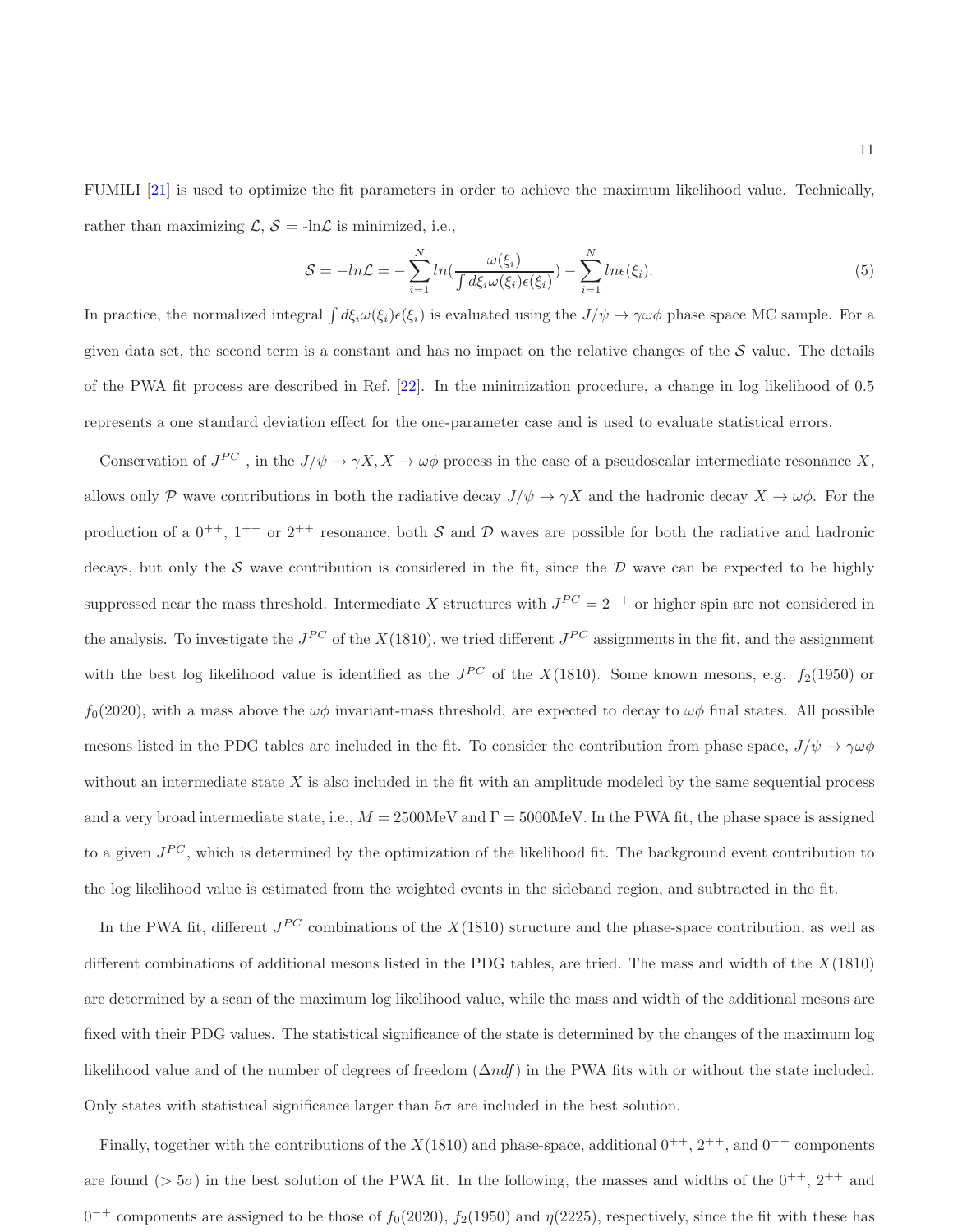the best log likelihood value. Various PWA fits with different  $0^{++}$ ,  $2^{++}$  and  $0^{-+}$  components were also performed. The results for the  $X(1810)$  are robust, while the fit is not very sensitive to the masses and widths of the  $0^{++}$ ,  $2^{++}$ and 0<sup>-+</sup> components. The log likelihood values changes are rather small when the  $f_0(2020)$ ,  $f_2(1950)$  and  $\eta(2225)$  are replaced by other resonances with the same  $J^{PC}$  and similar masses. The details are shown below. The  $J^{PC} = 0^{++}$ assignment for the  $X(1810)$  has by far the highest log likelihood value among the different  $J^{PC}$  hypotheses. The minus log likelihood value (S) for a  $J^{PC} = 0^{++}$  assignment to the  $X(1810)$  is 227 below that of the second lowest value (obtained for a  $J^{PC} = 2^{++}$  assignment), and is 783 below that for a fit with the  $X(1810)$  omitted. The latter corresponds to a statistical significance of more than  $30\sigma$ . Different  $J^{PC}$  assignments for the phase space contribution are tested in the PWA fit and  $J^{PC} = 0^{-+}$  is favored. The assigned values for the  $J^{PC}$ , mass, width and number of events for the five components for the best fit solution are summarized in Table I. The mass and width of the  $X(1810)$ are obtained to be  $M = (1795 \pm 7) \text{ MeV}/c^2$  and  $\Gamma = (95 \pm 10) \text{ MeV}/c^2$ , respectively, where the errors are statistical only. The contributions of each component of the best solution of the PWA fit are shown in Fig. 4(a). The changes of the log likelihood value  $\Delta S$  and of the number of degrees of freedom  $\Delta n df$  that occur when a state is dropped from the PWA fit, as well as the corresponding statistical significance, are also listed in Table I. The statistical significance of the  $f_2(1950)$ ,  $f_0(2020)$  and  $\eta(2225)$  contributions are  $20.4\sigma$ ,  $13.9\sigma$  and  $6.4\sigma$ , respectively. The reconstruction and final-selection efficiency of the  $X(1810)$  is determined from a weighted phase space MC sample of  $J/\psi \to \gamma \omega \phi$ , where the weight is the differential cross section for the measured events calculated with the magnitudes and phases of the partial amplitudes from the best solution of the PWA fit. The efficiency is determined to be 6.8% and the corresponding branching fraction is  $\mathcal{B}(J/\psi \to \gamma X(1810)) \times \mathcal{B}(X(1810) \to \omega \phi) = (2.00 \pm 0.08) \times 10^{-4}$ , where the error is statistical only.

TABLE I: Results from the best PWA fit solution.

| Resonance            | $J^{PC}$ | M(MeV/c <sup>2</sup> ) | $\Gamma(\text{MeV}/c^2)$ | Events        | $\Delta \mathcal{S}$ | $\Delta ndf$   | Significance |
|----------------------|----------|------------------------|--------------------------|---------------|----------------------|----------------|--------------|
| X(1810)              | $0^{++}$ | $1795 \pm 7$           | $95 \pm 10$              | $1319 \pm 52$ | 783                  | $\overline{4}$ | $>30\sigma$  |
| $f_2(1950)$          | $2^{++}$ | 1944                   | 472                      | $665 \pm 40$  | 211                  | $\mathcal{D}$  | $20.4\sigma$ |
| $f_0(2020)$          | $0^{++}$ | 1992                   | 442                      | $715 + 45$    | 100                  | $\mathcal{D}$  | $13.9\sigma$ |
| $\eta(2225)$         | $0^{-+}$ | 2226                   | 185                      | $70 \pm 30$   | 23                   | $\overline{2}$ | $6.4\sigma$  |
| phase space $0^{-+}$ |          |                        |                          | $319 + 24$    | 45                   | $\mathcal{D}$  | $9.1\sigma$  |

The invariant-mass spectra  $M(K^+K^-\pi^+\pi^-\pi^0)$ ,  $M(\gamma\pi^+\pi^-\pi^0)$ ,  $M(\gamma K^+K^-)$  and the  $\cos\theta_\gamma$ ,  $\cos\theta_\omega$ ,  $\cos\theta_\phi$ ,  $\cos\theta_K$ ,  $\phi_{\phi}$ , and  $\chi$  angular distributions of the data and the PWA fit projections with the best solution as well as the different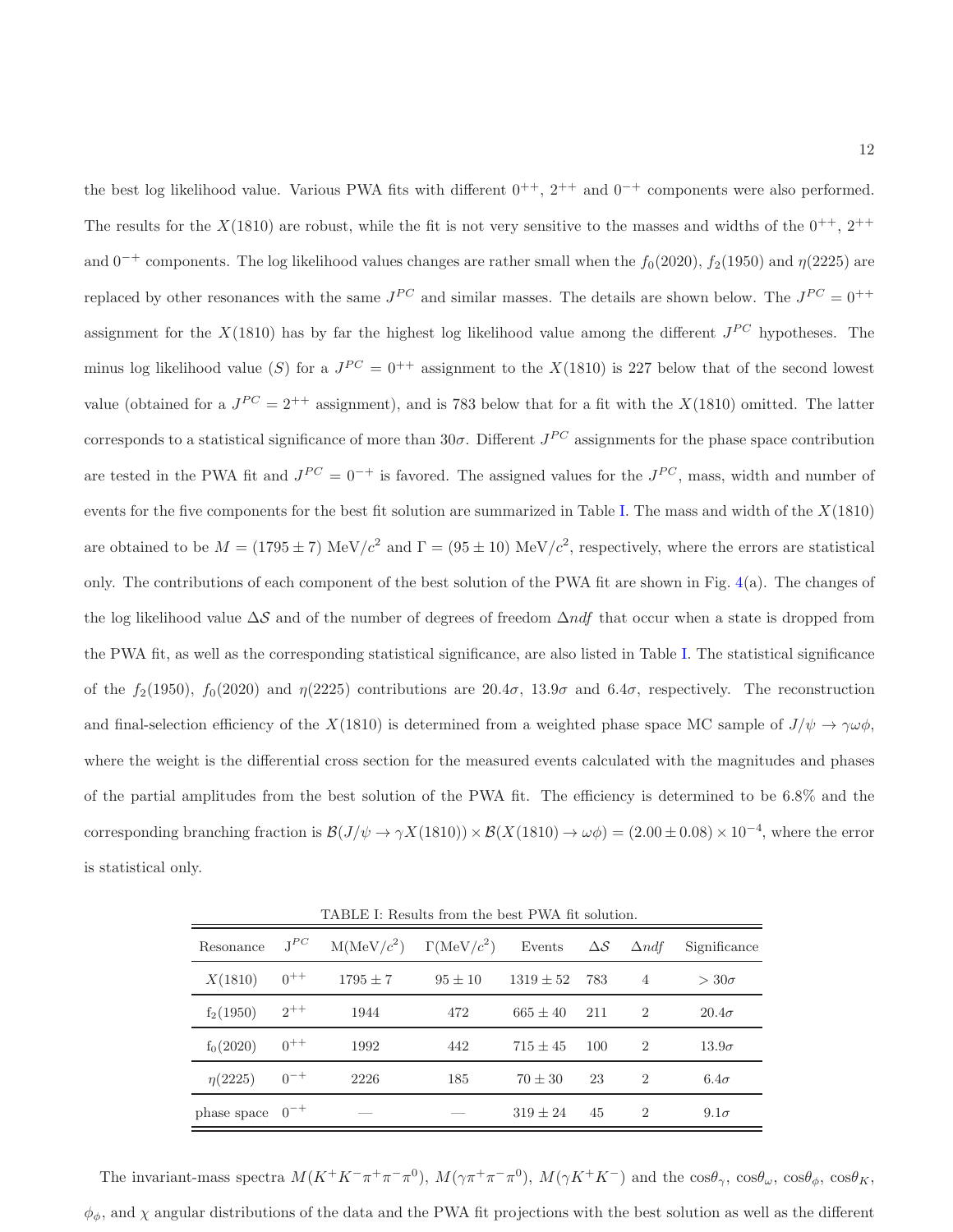components are shown in Fig. 4. Here the angles  $\theta_{\gamma}$ ,  $\theta_{\omega}$ ,  $\theta_{\phi}$  and  $\theta_{K}$  are the polar angles of the radiative photon in the  $J/\psi$  rest frame, the normal to the  $\omega$  decay plane in the  $\omega$  system,  $\phi$  meson momentum direction in the  $\omega\phi$  rest system, and the kaon from  $\phi$  decay in the  $\phi$  rest system, respectively;  $\phi_{\phi}$  is the azimuthal angle of the  $\phi$  meson in the  $\omega\phi$  system and  $\chi$  is the angle between azimuthal angles of the normal to the  $\omega$  decay plane and the momentum of a kaon from  $\phi$  decay in the  $\omega\phi$  system. The PWA fit projection is the sum of the signal events with the best solution and the background estimated from the weighted events in the sideband region.

To determine the goodness of fit, a  $\chi^2$  is calculated by comparing the data and fit projection histograms, where  $\chi^2$ is defined as [22]

$$
\chi^2 = \sum_{i=1}^{N} \frac{(n_i - v_i)^2}{v_i},\tag{6}
$$

and  $n_i$  and  $v_i$  are the number of events for the data and the fit projections with best solution in the  $i^{\text{th}}$  bin of each figure, respectively. The  $\chi^2$  and the number of degrees of freedom  $(ndf)$  for each mass and angular distribution are shown in Table II, where the number of bins is taken as the number of degrees of freedom. The values of  $\chi^2/ndf$ range between 0.62 and 1.70, indicating reasonable agreement between data and the fit.

|              | Variable $M(K^+K^-\pi^+\pi^-\pi^0)$ $M(\gamma\pi^+\pi^-\pi^0)$ $M(\gamma K^+K^-)$ $\theta_{\gamma}$ $\theta_{\omega}$ $\theta_{\phi}$ |      |      |    |     |    |                                                               | $\theta_K$ $\phi_\phi$ $\chi$ |     |
|--------------|---------------------------------------------------------------------------------------------------------------------------------------|------|------|----|-----|----|---------------------------------------------------------------|-------------------------------|-----|
| $\chi^2$     | 44.4                                                                                                                                  | 36.4 | 42.4 |    |     |    | 24.2 12.4 28.2 18.2 26.4 51.0                                 |                               |     |
| ndf          | 40                                                                                                                                    | 35   | 40   | 20 | -20 | 20 | -20                                                           | -20                           | -30 |
| $\chi^2/ndf$ | -1.11                                                                                                                                 | 1.04 | 1.06 |    |     |    | $1.21 \quad 0.62 \quad 1.41 \quad 0.91 \quad 1.32 \quad 1.70$ |                               |     |

TABLE II: Goodness of fit check for the invariant-mass distributions and angular distributions shown in Fig. 4

Additional fits with different assumptions have been carried out to check the influence on the parameters of the X(1810). The masses and widths for the  $f_2(1950)$ ,  $f_0(2020)$  and  $\eta(2225)$  are difficult to determine accurately from this analysis and the achieved accuracy can not compete with the PDG accuracy because of the dominant X(1810) component; instead they are fixed to their PDG values in the fits. If we change the masses and widths of these three mesons by one standard deviation in the fitting, the log likelihood value changes by  $\Delta S < 3$  after refitting mass and width of the  $X(1810)$ ; these values and the branching fraction remain consistent within the statistical errors. The maximum difference is taken as a systematic error. An alternative method to test the influence of the parameters of the three known mesons is to replace the mesons by states listed in the PDG tables with the same  $J^{PC}$  and similar mass. When the parameters of  $f_2(1950)$  are replaced with those of the  $f_2(1910)$ , the log likelihood value increases by  $\Delta S = 6$  after refitting the mass and width of the X(1810). When the parameters of  $f_0(2020)$  are replaced with those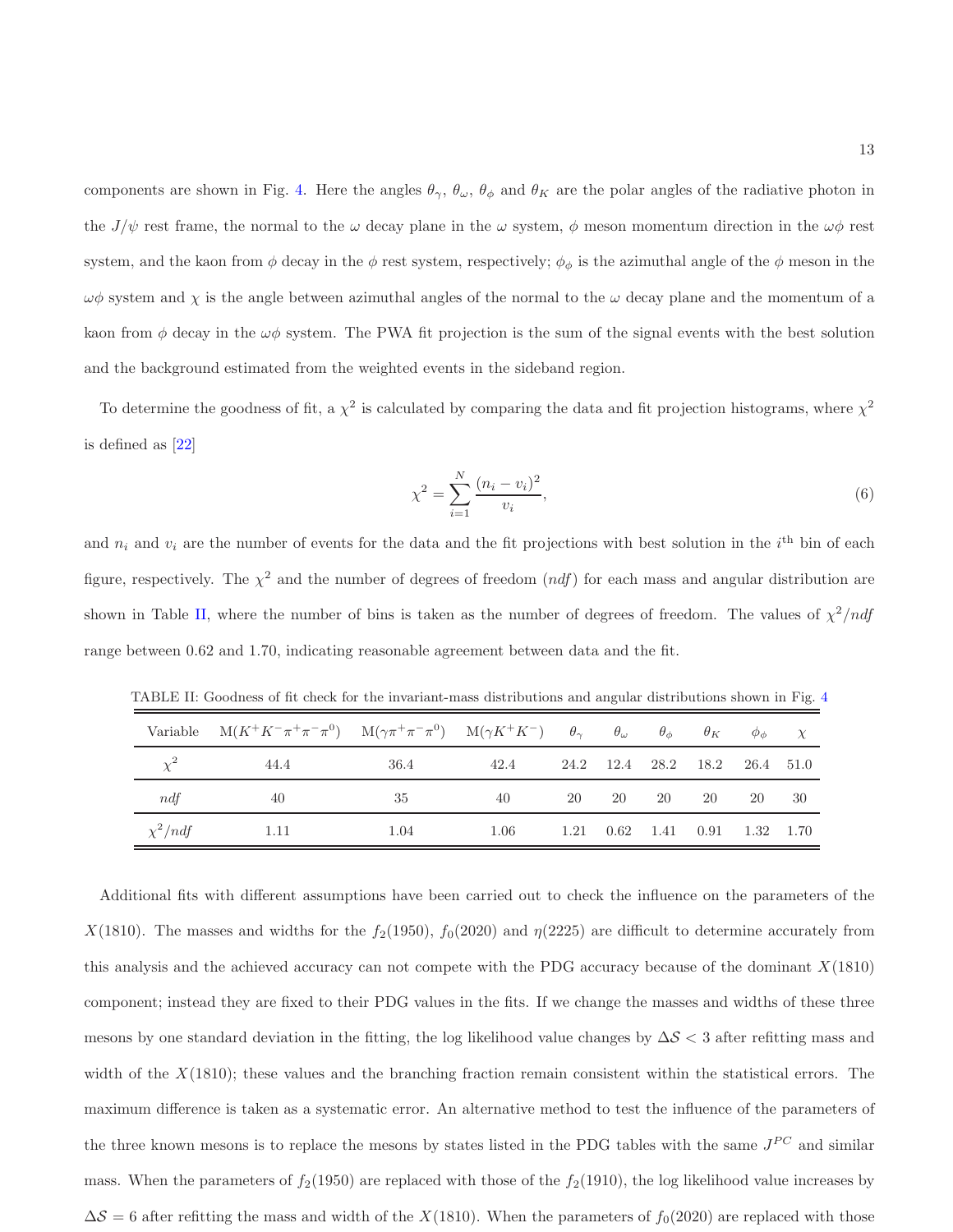

FIG. 4: Comparisons between data and PWA fit projections: (a) The  $K^+K^-\pi^+\pi^-\pi^0$  invariant-mass distribution; (b) the  $\gamma\pi^+\pi^-\pi^0$  invariant-mass distribution; (c) the  $\gamma K^+K^-$  invariant-mass distribution; (d) the polar angle of the radiative photon (θ<sub>γ</sub>); (e) the polar angle of the normal to the ω decay plane in the ω system (θ<sub>ω</sub>); (f) the polar angle of the  $\phi$  in the  $\omega\phi$  rest system  $(\theta_{\phi})$ ; (g) the polar angle of the kaon in the  $\phi$  rest system  $(\theta_K)$ ; (h) the azimuthal angle of the  $\phi$  in the  $\omega\phi$  system; (i) the distribution of  $\chi$  which is the angle between azimuthal angles of the normal to the  $\omega$  decay plane and the momentum of a kaon from  $\phi$  decay in the  $\omega\phi$  system.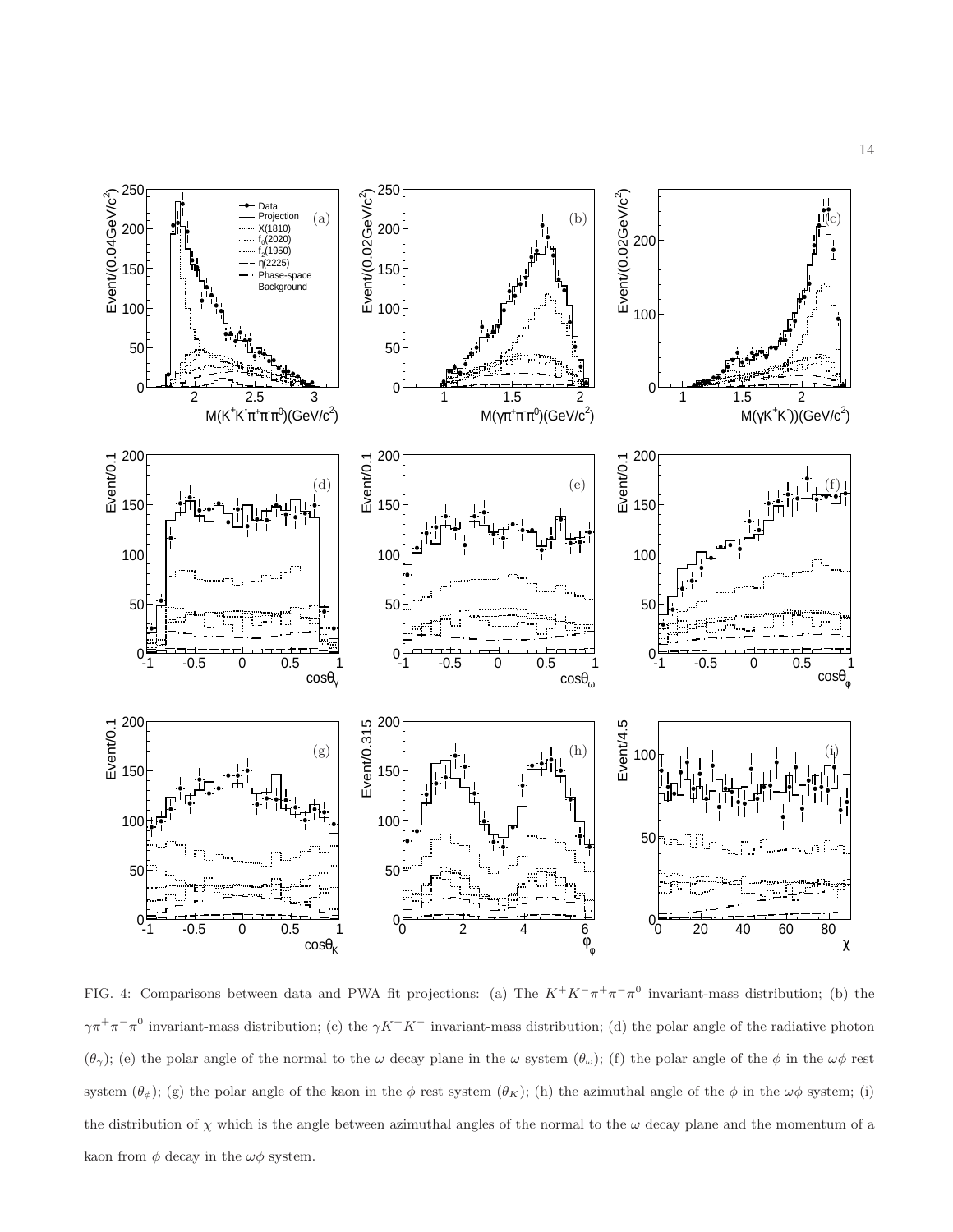of the  $f_0(2100)$ , the log likelihood value increases by  $\Delta S = 13$ . If the  $f_0(2020)$  is replaced with  $0^{++}$  phase space, the log likelihood value increases by  $\Delta S = 9$ . If the f<sub>2</sub>(1950) is replaced with f<sub>2</sub>(1910) and the f<sub>0</sub>(2020) is replaced with a 0<sup>++</sup> phase space, the log likelihood value increases by  $\Delta S = 10$  after refitting. By comparing the log likelihood values, the combination of  $X(1810)$ ,  $f_2(1950)$ ,  $f_0(2020)$ ,  $\eta(2225)$  and  $J^{PC} = 0^{-+}$  for the phase-space contribution is found to be the best solution, and the mass, width and branching fraction of  $X(1810)$  changes are less than twice the statistical errors.

The states listed in the PDG tables with mass above the  $\omega\phi$  threshold that are consistent with decaying into  $\omega\phi$ under spin-parity constraints, are the  $f_2(1910)$ ,  $f_2(2010)$ ,  $f_0(2100)$ ,  $f_2(2150)$ ,  $f_0(2200)$ ,  $f_2(2300)$  and  $f_2(2340)$ , etc. Relative to the best solution of the PWA fit, as these resonances are added in the fit, the log likelihood value improves by 11.7, 8.1, 1.5, 3.2, 1.7, 2.5 and 0.9 after refitting the mass and width of the  $X(1810)$ , and the statistical significance of these additional resonances are all less than  $5\sigma$ , while the mass, width, and branching fraction of  $X(1810)$  are consistent with those from the best solution within statistical errors. The maximum difference between the best fit result and the result with extra states included is taken as a systematic error. In the best fit solution, phase space is included and approximated as a broad  $J^{PC} = 0^{-+}$  resonance. An additional phase-space distribution amplitude with different  $J^{PC}$  was added to test whether the data contain different  $J^{PC}$  phase-space contributions. When the fit is redone including additional phase-space contributions with  $J^{PC} = 0^{++}$ ,  $1^{++}$ ,  $2^{++}$ , the log likelihood value improves by 0.1, 3.8 and 3.7, respectively. No evidence of phase space contributions with different  $J^{PC}$  values is found, while the  $X(1810)$  mass, width, and branching fraction are consistent with best solution within statistical errors. The maximum differences are taken as systematic errors. The BESIII collaboration has observed two new pseudoscalar resonances,  $X(1835)$  in the  $J/\psi \to \gamma \eta' \pi^+ \pi^-$  decay process [23] and the  $X(p\bar{p})$  in the  $J/\psi \to \gamma p\bar{p}$  decay process [24]. It is interesting to know whether either of these has a  $\omega\phi$  decay mode. Based on the best solution of the PWA fit, new pseudoscalar states with  $M = 1836.5 \text{MeV}/c^2$ ,  $\Gamma = 190.1 \text{MeV}/c^2$  and  $M = 1832 \text{MeV}/c^2$ ,  $\Gamma = 76 \text{MeV}/c^2$  are added in the fit, respectively. The log likelihood value improves by 2.2 and 3.5, and corresponding statistical significance is  $1.1\sigma$  and  $1.6\sigma$ , respectively.

Based on the best solution, a more general test is carried out to investigate the possible contribution from additional resonances not listed by the PDG. Additional resonances with specified  $J^{PC}$  and width are included (one at a time) in the fit, with a mass that ranges from low to high values. The scans are repeated with different widths and  $J^{PC}$ values. We find that any additional state contribution has a statistical significance that is less than  $5\sigma$ , and the mass, width and branching fraction of the  $X(1810)$  found in this way are consistent with the best solution. This method is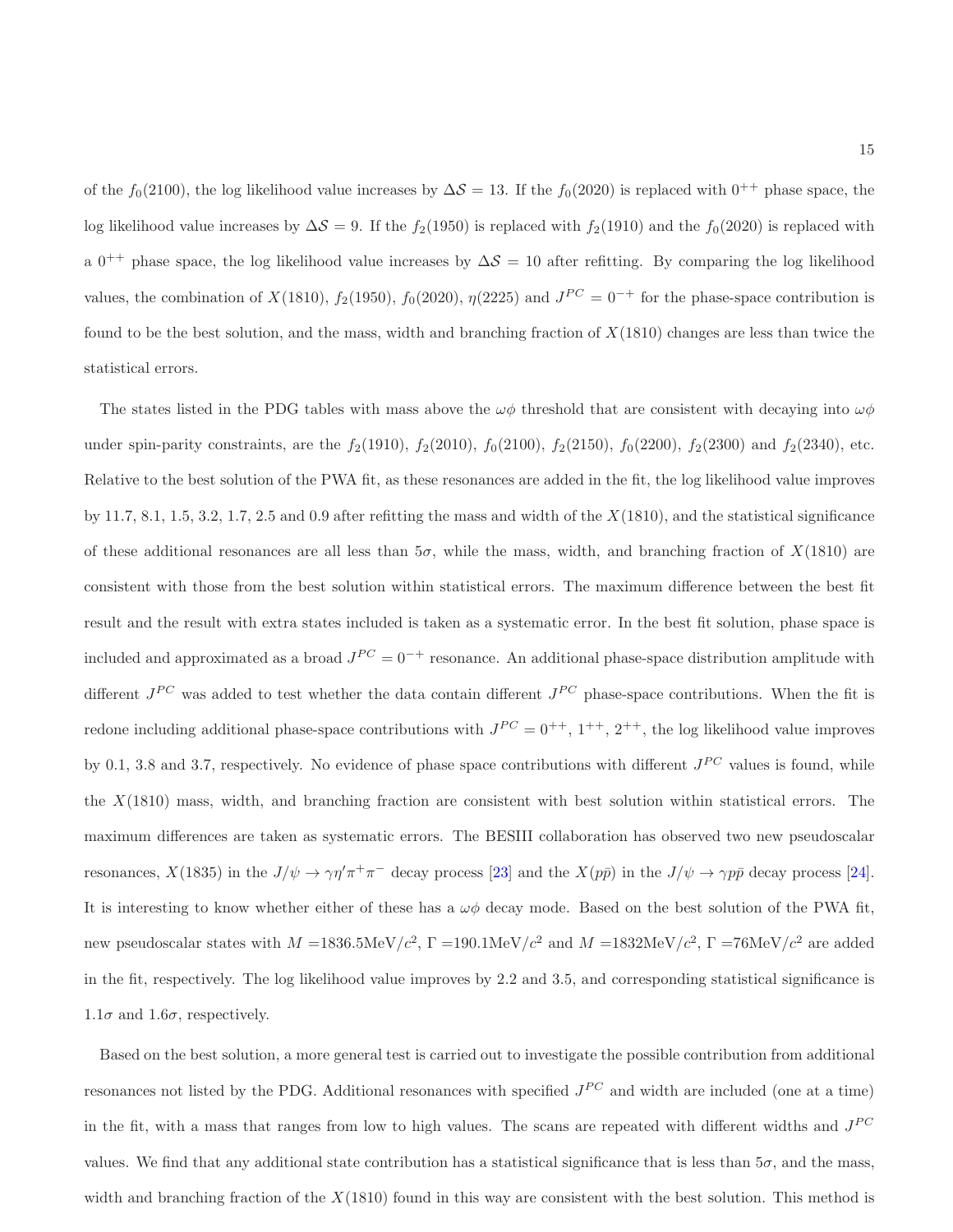used to test whether a new resonance/state can be included in the data and no evidence for a new extra resonance is observed. The differences in the  $X(1810)$  parameters due to the possible presence of an additional resonance are not considered in the systematic error determination.

## V. SYSTEMATIC UNCERTAINTY STUDY

For studies of the systematic uncertainties on the PWA-determined mass, width and branching fraction values for the  $X(1810)$ , in addition to those discussed above, the effect of different background determination has also been studied. To estimate the systematic uncertainty associated with the background determination, the sideband regions (requirements III and IV) are shifted away from the signal region by  $40MeV/c^2$  and  $15MeV/c^2$  in the  $\pi^+\pi^-\pi^0$  and  $K^+K^-$  invariant masses, respectively, the side-band normalization factors are re-evaluated, and the PWA fit is redone using the same procedure. The differences from the best solution are taken as systematic errors.

For the systematic errors on the branching fraction measurement, there are additional uncertainties from tracking efficiency, particle identification, photon detection, kinematic fit, as well as the branching fraction of the intermediate states and the total number of  $J/\psi$  events.

| Source                       | Mass(MeV/c <sup>2</sup> ) | Width(MeV/ $c^2$ ) | $B.R.(\%)$ |
|------------------------------|---------------------------|--------------------|------------|
| Tracking efficiency          |                           |                    | 8.0        |
| Particle Identification      |                           |                    | 2.0        |
| Photon detection             |                           |                    | 3.0        |
| Kinematic fit                |                           |                    | 7.0        |
| Intermediate branching ratio |                           |                    | 1.3        |
| $J/\psi$ total number        |                           |                    | 1.2        |
|                              | $+2.0$                    | $+12.8$            | $+19.1$    |
| Components in the best fit   | $-5.1$                    | $-6.7$             | $-26.1$    |
|                              | $+12.2$                   | $+17.3$            | $+1.6$     |
| Resonance parameterization   | $-1.0$                    | $-33.0$            | $-40.8$    |
| Background estimation        | $+3.0$                    | $-1.0$             | $-1.4$     |
|                              | $+12.8$                   | $+21.4$            | $+22.3$    |
| Total                        | $-5.2$                    | $-33.7$            | $-49.8$    |

TABLE III: Summary of systematic errors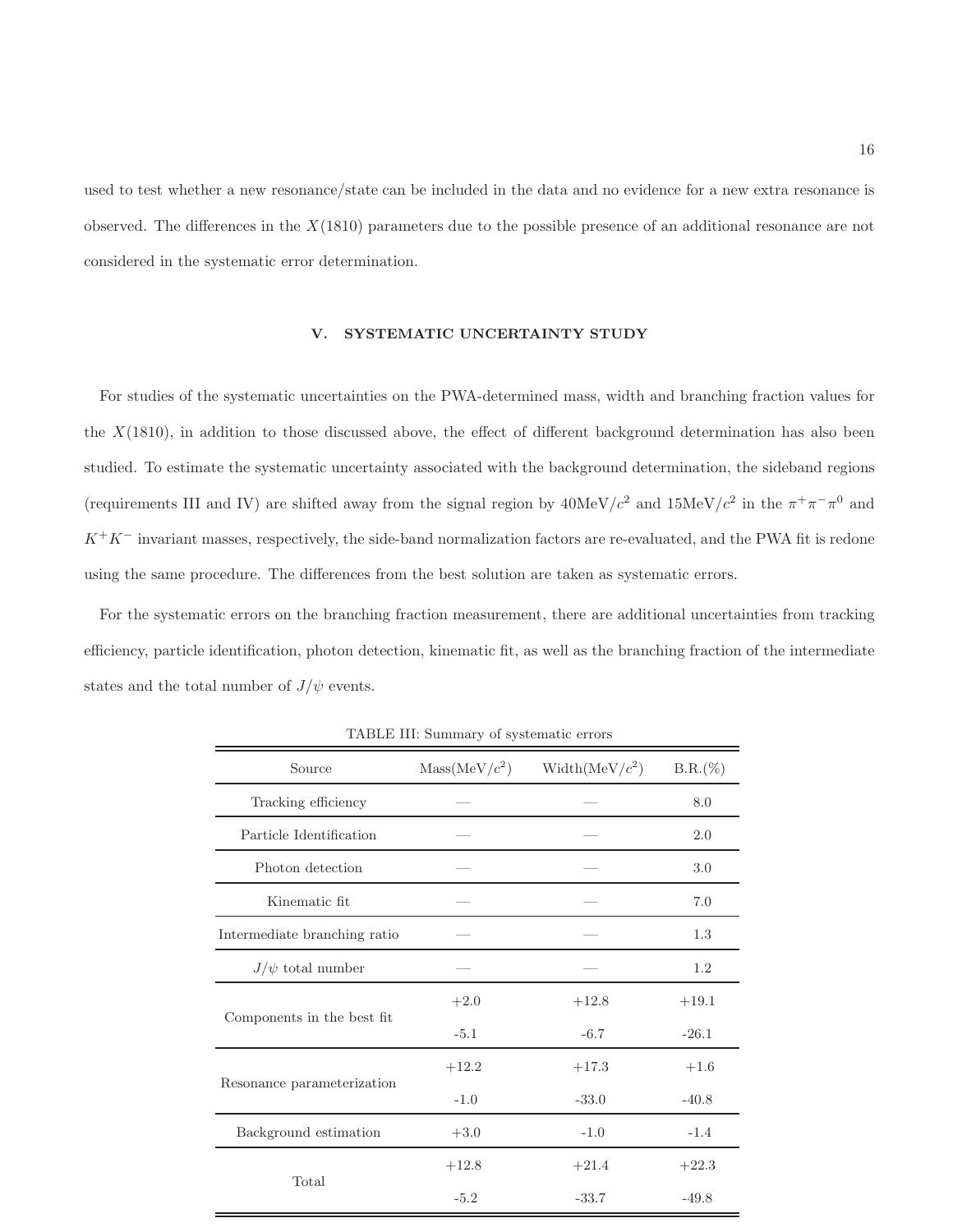The systematic uncertainty associated with the tracking efficiency has been studied with  $J/\psi \to \pi^+\pi^-p\bar{p}$  and  $J/\psi \to K_S^0 K \pi$ ,  $K_S^0 \to \pi^+ \pi^-$  control samples [26]. The difference between data and MC is 2% per charged pion and kaon track. Here, 8% is taken as the systematic error for the detection efficiency of charged tracks.

The uncertainty due to the kaon particle identification is determined from studies of a  $J/\psi \to K^*K$  control sample [26]. The difference in the particle identification efficiency between data and MC is 1% per kaon. Here, 2% is taken as systematic error for the identification of two kaons.

The uncertainty due to photon detection efficiency is 1% per photon, which is determined from a  $J/\psi \to \rho \pi$  control sample [26]. Here, 3% is taken as systematic error for the efficiency of the three photon detection.

To estimate the uncertainty associated with kinematic fit, selected samples of  $\psi(2S) \to \pi^+ \pi^- J/\psi$ ,  $J/\psi \to K^+ K^- \pi^0$ and  $\psi(2S) \to \pi^+\pi^- J/\psi$ ,  $J/\psi \to K^+K^-\pi^0\pi^0$  events are used to study efficiency differences between data and MC. Compared to the final states of the studied channel, the two control samples have exactly the same charged tracks but one more or one less photon. The efficiency differences between data and MC are 4.2% and 7.0% for the two samples, respectively. Conservatively, 7.0% is taken as the systematic error associated with the kinematic fit.

For the branching fractions of  $\phi \to K^+K^-$ ,  $\omega \to \pi^+\pi^-\pi^0$ , and  $\pi^0 \to \gamma\gamma$  decays, the uncertainty on these branching fractions listed in the PDG tables [18] are taken as a systematic uncertainty for our measurement. The total number of  $J/\psi$  events is  $(225.3 \pm 2.8) \times 10^6$ , determined from inclusive  $J/\psi$  hadron decays [9], with an uncertainty of 1.2%.

A summary of all the uncertainties is shown in Table III. The total systematic uncertainty is obtained by summing up all uncertainty contributions in quadrature. The systematic uncertainties on the mass and width of the  $X(1810)$ are  $_{-5}^{+13}$  MeV/c<sup>2</sup> and  $_{-34}^{+21}$  MeV/c<sup>2</sup>, respectively, and the relative systematic error on the product branching fraction is  $^{+22}_{-50}\%$ .

In the best PWA fit, the threshold enhancement  $X(1810)$  is parameterized by a Breit-Wigner formula with a constant width. Since the enhancement structure is near the  $\omega\phi$  threshold, other decay modes of  $X(1810)$  are expected. To account for this, the Flatté formula [25] is used to parameterize the structure  $X(1810)$ . We assume the  $X(1810)$  mainly decays to  $\omega\phi$  and  $K^+K^-$  final states, and  $g_{\omega\phi}$  and  $g_{KK}$  are the coupling constants to the two modes, respectively. We test two cases, one with  $g_{\omega\phi} = 1$ ,  $g_{KK} = 0$  and the other with  $g_{\omega\phi} = 0.5$ ,  $g_{KK} = 0.5$ , the mass and width of the  $X(1810)$  shift by  $\pm 19 \text{ MeV}/c^2$  and  $\pm 75 \text{ MeV}/c^2$ , respectively, and while the relative change in the product branching ratio is ±65.1%. These are considered as a second systematic error due to uncertainty of the model dependence.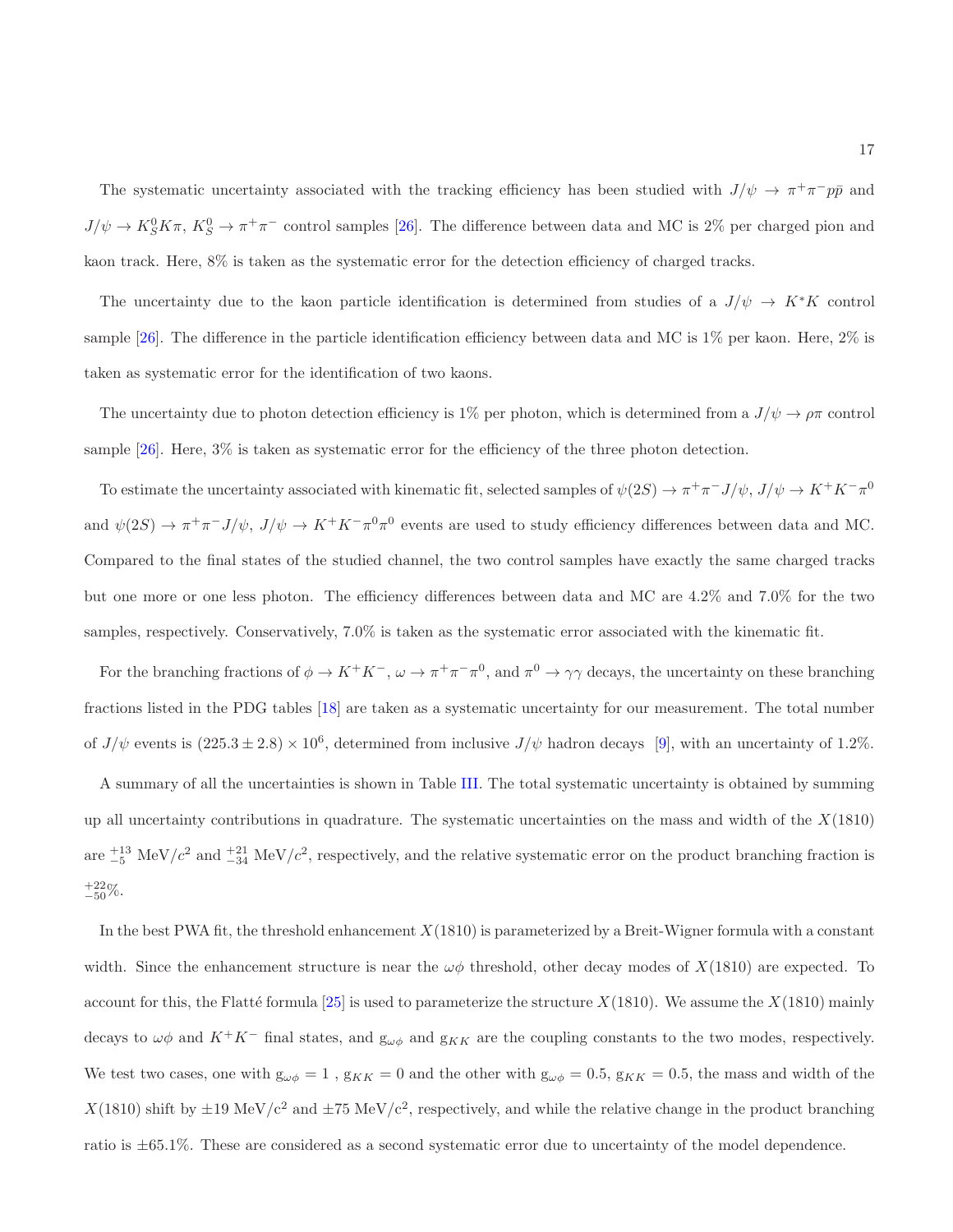### VI. SUMMARY AND DISCUSSION

We use  $(225.3\pm2.8)\times10^6$  J/ $\psi$  events accumulated with the BESIII detector to study the doubly OZI suppressed decays of  $J/\psi \to \gamma \omega \phi$ ,  $\omega \to \pi^+ \pi^- \pi^0$ ,  $\phi \to K^+ K^-$ . A strong deviation from three-body phase space for  $J/\psi \to \gamma \omega \phi$ near the  $\omega\phi$  invariant-mass threshold is observed. Assuming the enhancement is due to the influence of a resonance, the  $X(1810)$ , a partial wave analysis with a tensor covariant amplitude determines that the spin-parity of the  $X(1810)$ is 0<sup>++</sup>, and the statistical significance of the  $X(1810)$  is more than 30 $\sigma$ . The mass and width of the  $X(1810)$ are determined to be  $M = 1795 \pm 7(\text{stat})^{+13}_{-5}(\text{syst}) \pm 19 (\text{mod}) \text{ MeV}/c^2 \text{ and } \Gamma = 95 \pm 10(\text{stat})^{+21}_{-34}(\text{syst}) \pm 75 (\text{mod})$ MeV/c<sup>2</sup> and the product branching fraction is measured to be  $\mathcal{B}(J/\psi \to \gamma X(1810)) \times \mathcal{B}(X(1810) \to \omega \phi) = (2.00 \pm 0.00 \pm 0.00 \pm 0.00 \pm 0.00 \pm 0.00 \pm 0.00 \pm 0.00 \pm 0.00 \pm 0.00 \pm 0.00 \pm 0.00 \pm 0.00 \pm 0.00 \pm 0.00 \pm 0.00 \pm 0.$  $0.08(stat)^{+0.45}_{-1.00}$  (syst) $\pm 1.30$  (mod)) $\times 10^{-4}$ , where the first error indicates the statistical error and the second is the systematical error. These results are consistent within errors with those from the BESII experiment [1].

The decay  $J/\psi \to \gamma \omega \phi$  is a doubly OZI suppressed process that is expected to be suppressed relative to  $J/\psi \to \gamma \omega \omega$ or  $J/\psi \to \gamma \phi \phi$  by at least one order of magnitude [2]. The anomalous enhancement observed at the  $\omega \phi$  invariant-mass threshold and the large measured branching fractions (∼1/2 of  $\mathcal{B}(J/\psi \to \gamma \phi \phi)$  [18]) are surprising and interesting. The enhancement is not compatible with being due either to the  $X(1835)$  or the  $X(p\bar{p})$ , due to the different mass and spin-parity. The interpretation of the enhancement as being due to effects of  $\omega\phi$  final state interactions (FSI) is not excluded in this analysis. Searches for this structure in different decays modes, e.g.  $K^*K^*$ ,  $\omega\omega$ , etc., and in other production processes, e.g.  $J/\psi \to \phi \omega \phi$ ,  $J/\psi \to \omega \omega \phi$  etc., are essential to explore the nature of the enhancement, and gain more insight in the underlying dynamics. The search for other possible states decaying to  $\omega\phi$  would also be of interest. Contributions from  $0^{++}$ ,  $0^{-+}$ ,  $2^{++}$  partial waves are found to be necessary in the PWA fit and simply assigned to the  $f_0(2020)$ ,  $\eta(2225)$  and  $f_2(1950)$ , respectively, in this analysis, since the PWA fit is not sensitive to those masses and widths.

### VII. ACKNOWLEDGMENTS

The BESIII collaboration thanks the staff of BEPCII and the computing center for their hard efforts. This work is supported ind part by the Ministry of Science and Technology of China under Contract No. 2009CB825200; National Natural Science Foundation of China (NSFC) under Contracts Nos. 10625524, 10821063, 10825524, 10835001, 10875113, 10935007, 11125525, 10979038, 11005109, 11079030; Joint Funds of the National Natural Science Foundation of China under Contracts Nos. 11079008, 11179007; the Chinese Academy of Sciences (CAS) Large-Scale Scientific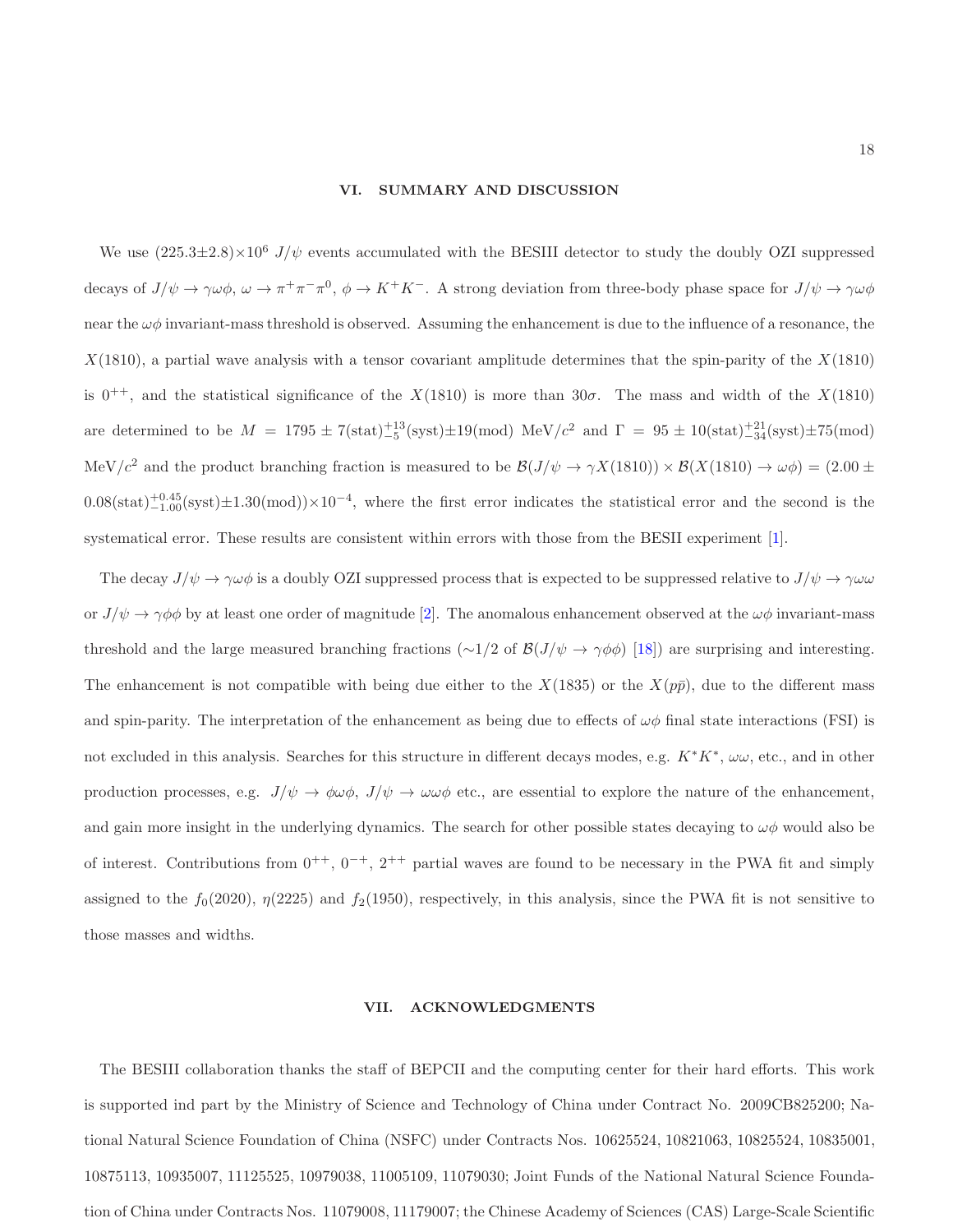Facility Program; CAS under Contracts Nos. KJCX2-YW-N29, KJCX2-YW-N45; 100 Talents Program of CAS; Research Fund for the Doctoral Program of Higher Education of China under Contract No. 20093402120022; Istituto Nazionale di Fisica Nucleare, Italy; Ministry of Development of Turkey under Contract No. DPT2006K-120470; U. S. Department of Energy under Contracts Nos. DE-FG02-04ER41291, DE-FG02-91ER40682, DE-FG02-94ER40823; U.S. National Science Foundation, University of Groningen (RuG) and the Helmholtzzentrum fuer Schwerionenforschung GmbH (GSI), Darmstadt; WCU Program of National Research Foundation of Korea under Contract No. R32-2008-000-10155-0.

- [1] M. Ablikim *et al.* [BES Collaboration], Phys. Rev. Lett. 96, 162002 (2006).
- [2] Köpke L, Wermes N.  $J/\psi$  Decays. CERN-EP/88-93, Physics Reports 174 (1989) 67-227: CERN, CH-1211 Geneva 23, Switzerland.
- [3] B. A. Li, Phys. Rev. D **74**, 054017 (2006).
- [4] K. T. Chao, arXiv:hep-ph/0602190.
- [5] P. Bicudo *et al.*, Eur. Phys. J. C **52**, 363–374 (2007)
- [6] Q. Zhao *et al.*, Phys. Rev. D 74, 114025 (2006).
- [7] D. V. Bugg, J. Phys. G 35, 075005 (2008)
- [8] C. Liu *et al.* [Belle Collaboration], Phys. Rev. D 79, 0701102(R)(2009).
- [9] M. Ablikim *et al.* [BESIII Collaboration], Chinese Phsyics C 36 (10), 915 (2012).
- [10] M. Ablikim *et al.* [BESIII Collaboration], Nucl. Instrum. Meth. A 614, 345 (2010).
- [11] J. Z. Bai *et al.* [BES Collaboration], Nucl. Instrum. Meth. A 344, 319 (1994); Nucl. Instrum. Meth. A 458, 627 (2001).
- [12] S. Agostinelli *et al.* [GEANT4 Collaboration], Nucl. Instrum. Meth. A 506, 250 (2003).
- [13] Z. Y. Deng *et al.* HEP & NP 30, 371 (2006).
- [14] S. Jadach, B. F. L. Ward and Z. Was, Comp. Phys. Commu. 130, 260 (2000).
- [15] S. Jadach, B. F. L. Ward and Z. Was, Phys. Rev. D 63, 113009 (2001)
- [16] K. T. Chao *et al.*, Modern physics A, 24 No.1 supp. (2009)
- [17] R. G. Ping, Chin. Phys. C 32, 599 (2008)
- [18] J. Beringer et al. (Particle Data Group), Phys. Rev. D **86**, 010001 (2012).
- [19] J. C. Chen *et al.*, Phys. Rev. D **62**, 034003 (2000).
- [20] S. Dulat and B. S. Zou, Eur. Phys. J A **26**, 125 (2005).
- [21] I.Silin,CERN Program library D510, (1971).